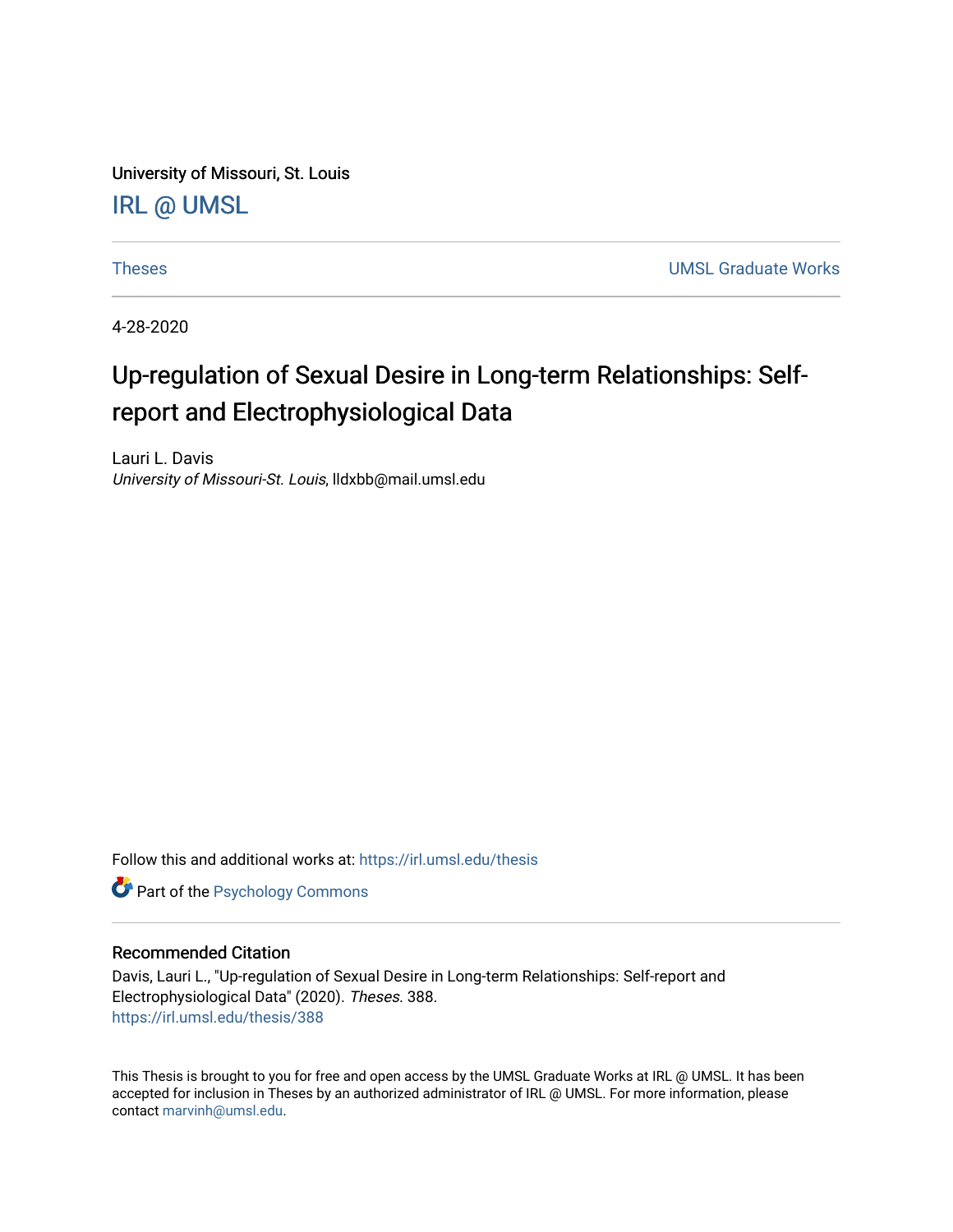# Up-regulation of Sexual Desire in Long-term Relationships: Self-report and Electrophysiological Data

Lauri L. Davis

B.A. Interdisciplinary Arts and Sciences in Psychology, University of Washington-Tacoma, 2017

A Thesis Submitted to The Graduate School at the University of Missouri-St. Louis in partial fulfillment of the requirements for the degree Master of Science in Psychology with emphasis in Behavioral Neuroscience

> May 2020

> > Advisory Committee

 Sandra J. E. Langeslag, Ph.D. Chairperson

Suzanne Welcome, Ph.D.

Carissa Philippi, Ph.D.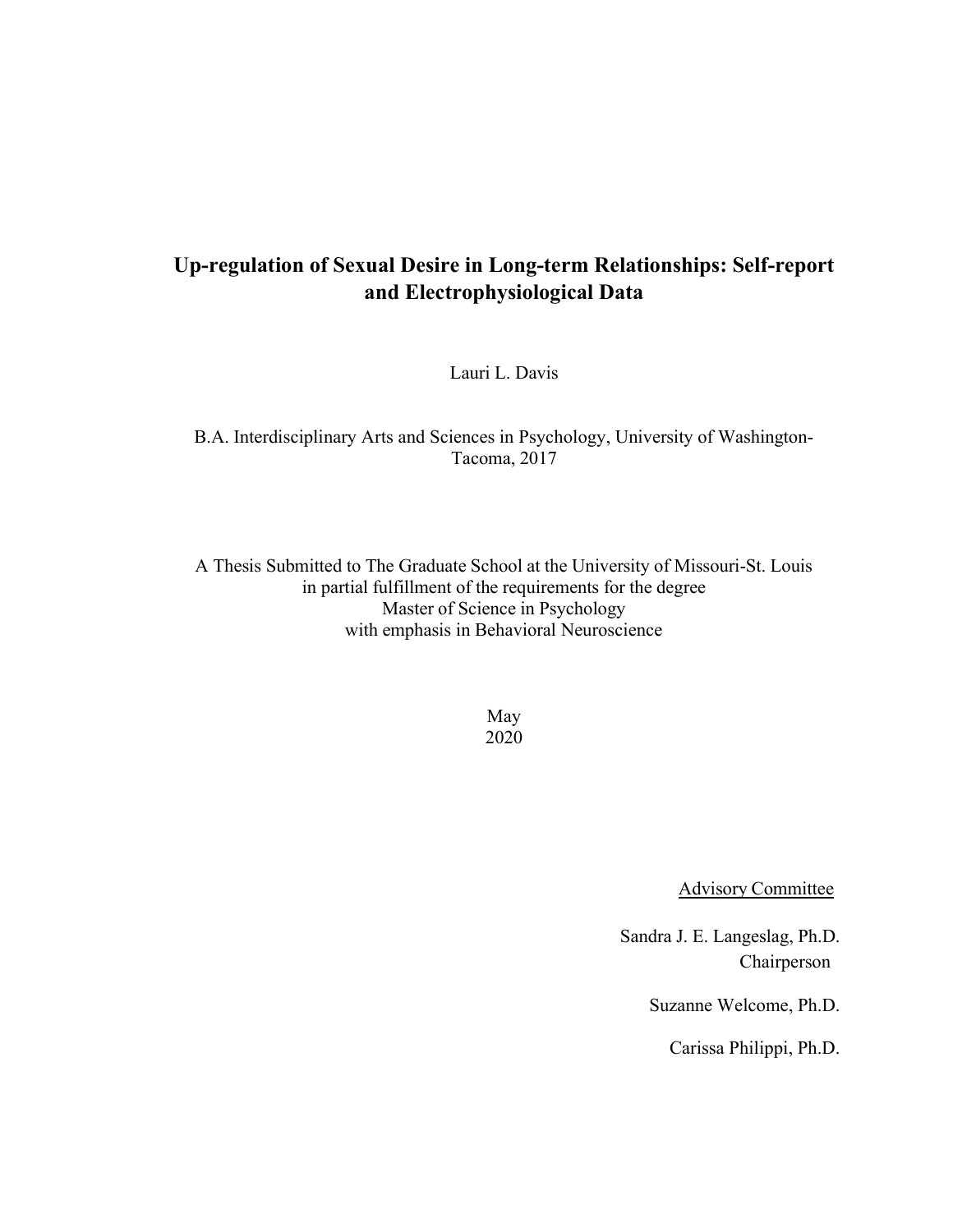#### Abstract

Diminished sexual desire is a common in long-term relationships yet little research has examined strategies to promote sexual desire within healthy intact couples. This study focused on three regulation strategies: 1) positive reappraisal of the partner, 2) reappraisal of sexual desire decline, and 3) sexual imagery. These regulation strategies were used to test for an increase in sexual desire, infatuation, attachment, and relationship satisfaction for the partner. We additionally examined whether these strategies increased motivated attention to the partner as indicated by the late positive potential (LPP), an event-related potential (ERP) component. Participants ( $N=25$ , age=18-32 yrs, 6 men) in long-term relationships of at least two years completed the three regulation conditions and a no regulation condition while their electroencephalogram (EEG) was recorded. At the end of each condition block they completed four ratings: sexual desire, attachment, infatuation, and relationship satisfaction. Participants felt more sexual desire for and felt more infatuated with their partner after sexual imagery than after no regulation. There were no additional changes in sexual desire, infatuation, attachment, or relationship satisfaction resulting from the strategies tested. Further, there were no significant differences in the LPP amplitude between conditions. Given that sexual desire typically declines over the course of a relationship, the use of sexual imagery could help those in long-term relationships who wish to maintain or increase sexual desire for their partner and could also help increase infatuation for their partner.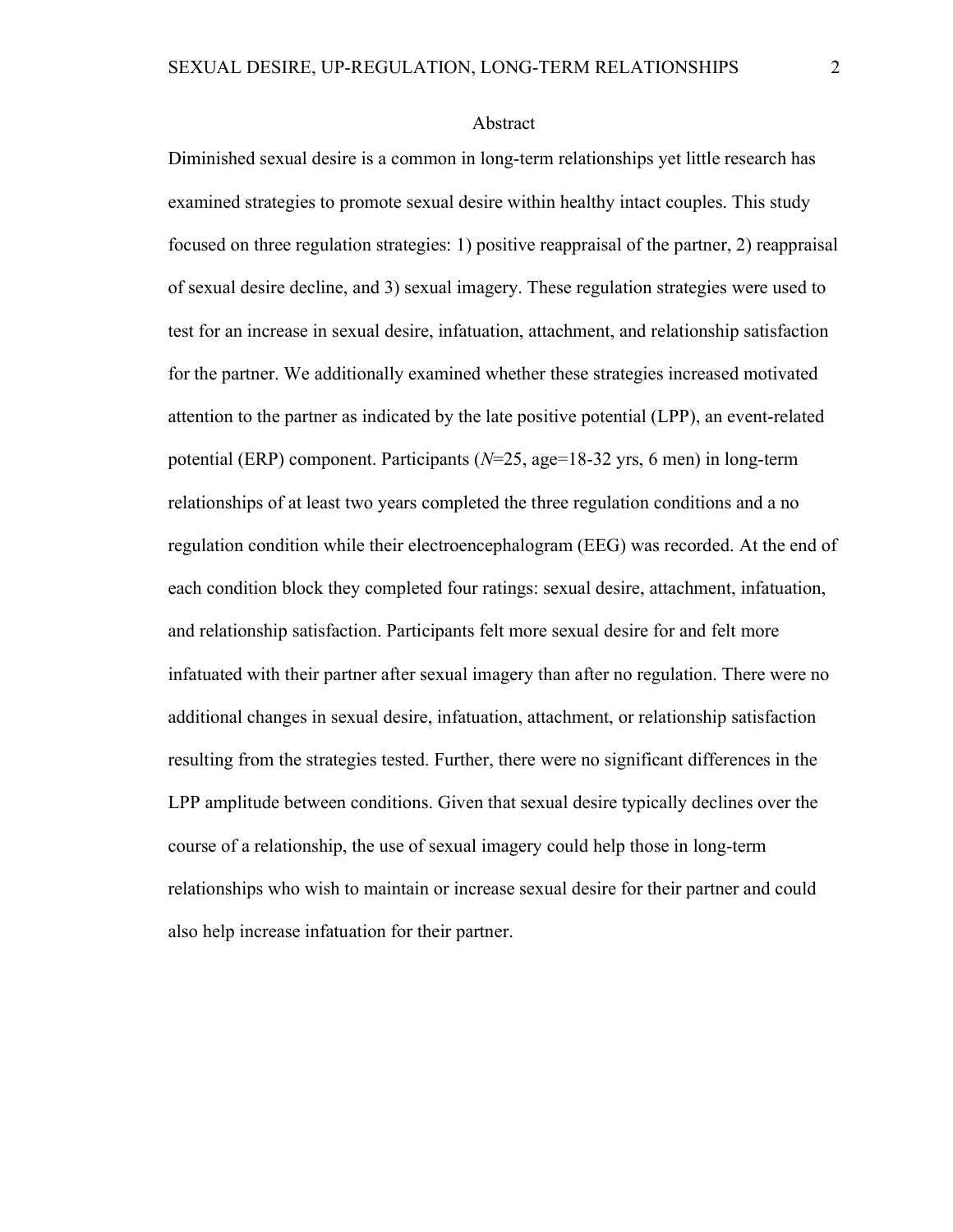Up-regulation of Sexual Desire in Long-term Relationships: Self-report and

#### Physiological Data

It is not unusual for one, or both, partners in a long-term relationship to experience scarce passion or waning libido after some time. Diminished sexual desire is a challenge couples often face in long-term relationships (Clement, 2002). While sexual desire problems do not necessarily indicate deep-rooted relationship problems (Mintz, Sanchez, & Heatherly, 2017), conflicts about sex are concerns that bring couples to therapy (McCarthy & Wald, 2015), or otherwise lead them to seek alternative self-help remedies (Herbenick, Mullinax, & Mark, 2014).

Sexual desire is defined as having an interest in sexual activity that leads the individual to seek out sexual activity and/or be pleasurably receptive to the partner's initiation (Basson, 2008). With a number of individual-, partner-, and relationship-related factors identified as influences on sexual desire (Velten & Margraf, 2017), various approaches have been explored to treat sexual desire problems in relationships. Both pharmacological and psychological therapies have been used to treat desire-related sexual dysfunction and disorders individually. For instance, testosterone patches have been used to treat hypoactive sexual desire disorder (HSDD) in menopausal women (Buster et al., 2005) and testosterone replacement therapy has been used to increase sexual desire in men with conditions such as aging, coronary heart disease, and diabetes (Hackett et al., 2017; Mueleman & Van Lankveld, 2004; O'Carroll & Bancroft, 1984). Although there has been interest in pharmacological options for low sexual desire, psychological treatments, such as cognitive-behavioral therapies (CBT), have been a mainstay in treating sexual desire problems, particularly in women (Brotto, 2017; Hucker & McCabe,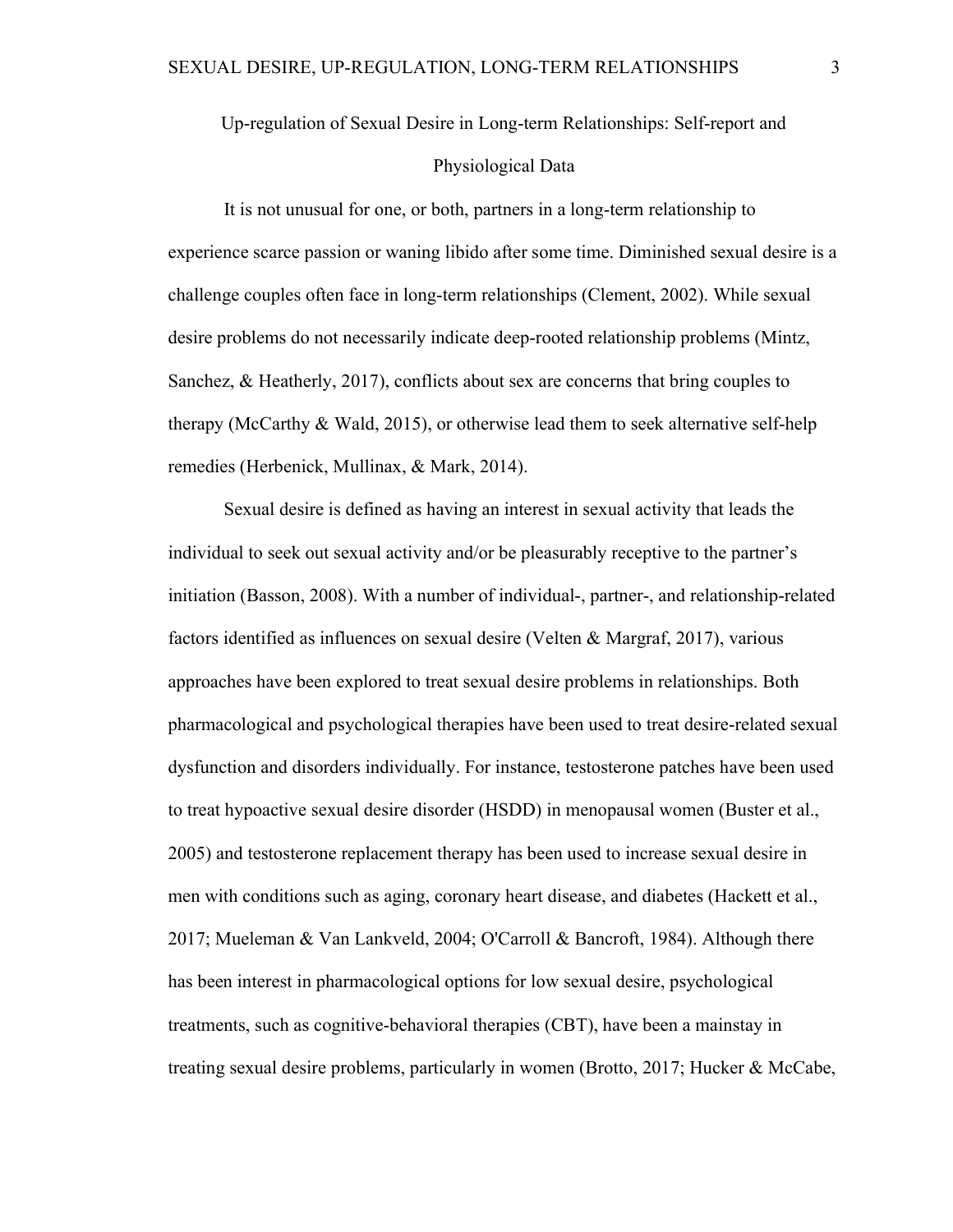2014; Silverstein, Brown, Roth, & Britton, 2011; Trudel et al., 2001). Couples' sex therapy offers various strategies that focus on the relationship rather than individual symptomology, including better communication and problem-solving techniques (Schnarch, 2010; Young, Negash, & Long, 2009), psychosexual exercises (McCarthy & Wald, 2015), as well as integrated models (Schwartz & Southern, 2018).

 What the aforementioned therapies have in common is that they target sexual dysfunction in both clinical populations, and in couples who are experiencing relationship dysfunction and distress related to low sexual desire. However, there is a lack of research, outside of clinical intervention, that examine strategies to promote sexual desire in the context of healthy intact couples, particularly in ongoing relationships. Taking into account the subjective nature of desire, and the lack of "one size fits all" approach to address desire concerns, it is important to consider other ways to increase sexual desire in long-term relationships. One way may be to employ intrapersonal strategies to increase sexual desire specifically for the partner.

Cognitive reappraisal is a commonly used regulation strategy that involves changing the way one thinks about stimuli to alter how they make one feel (Cutuli, 2014; J. J. Gross, 2002; J. J. Gross & Thompson, 2007). For instance, after moving to a new city, you could reframe the event as an opportunity for you to meet new people and expand your network to feel more excited about moving to a new place. In addition to cognitive reappraisal being effective for regulating emotions (Webb, Miles, & Sheeran, 2012), it has implications for better interpersonal functioning and sense of well-being (J.J. Gross & John, 2003). In a previous study (Langeslag & Van Strien, 2016), participants reported using positive reappraisal to maintain long-term relationships (i.e.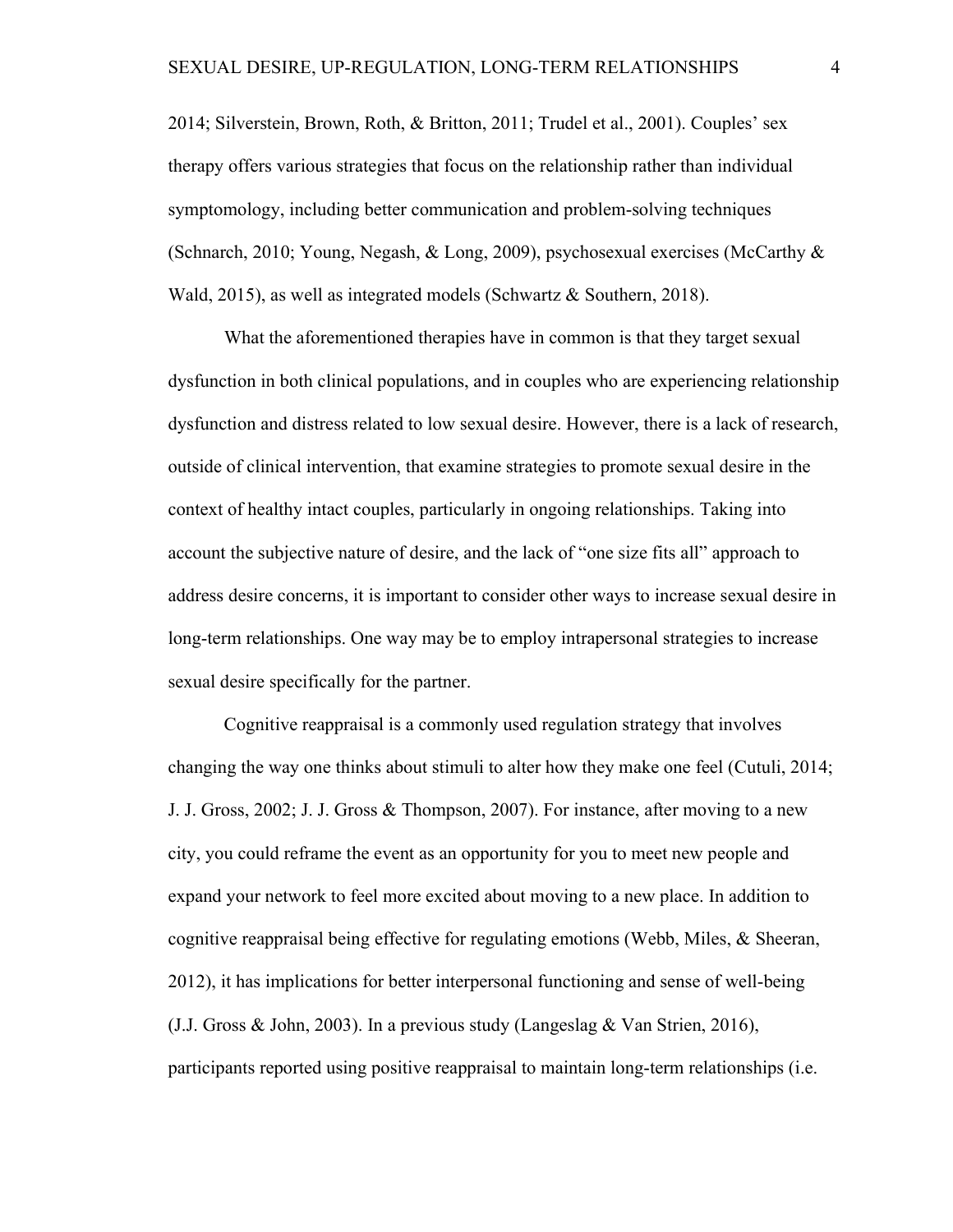focusing on positive aspects of the beloved/relationships and thinking about positive future scenarios) and felt more attached after using positive reappraisal. So, it seems likely that positive reappraisal of the partner would also increase sexual desire for the partner, but that has not yet been tested.

Another form of cognitive reappraisal involves reinterpreting the emotion itself (Webb et al., 2012). For example, after moving alone to a new city, you could remind yourself that it is normal to feel anxious. Reappraisal of emotion is a part of Acceptance and Commitment Therapy (ACT) that works by counteracting maladaptive responsefocused emotion regulation strategies such as suppression (i.e. hiding the way they are feeling; (J.J. Gross & John, 2003; Hofmann & Asmundson, 2008). Meta-analyses showed that reappraisal of emotions is effective for regulating emotions (Hofmann, Sawyer, Witt, & Oh, 2010; Webb et al., 2012) and that mindfulness is effective in decreasing negative emotional experience and increasing positive affect (Hofmann et al., 2010). Another study found that acceptance predicted lower levels of negative affect and depressive symptoms associated with negative emotional situations such as life stress (Shallcross, Troy, Boland, & Mauss, 2010), suggesting that reappraisal of emotions was the underlying mechanism of adaptive coping strategies such as acceptance. In a similar manner, seasoned therapists have found that reducing/relieving sexual anxiety can release inhibition and increase sexual desire (Mintz et al., 2017). Thus, it seems feasible that telling yourself it is normal to experience low sex drive in a long-term relationship and accepting it without judgement could lead to increased sexual desire.

Concentration refers to emotion regulation strategies that direct attention to emotional components of a situation (J. J. Gross & Thompson, 2007). For instance, when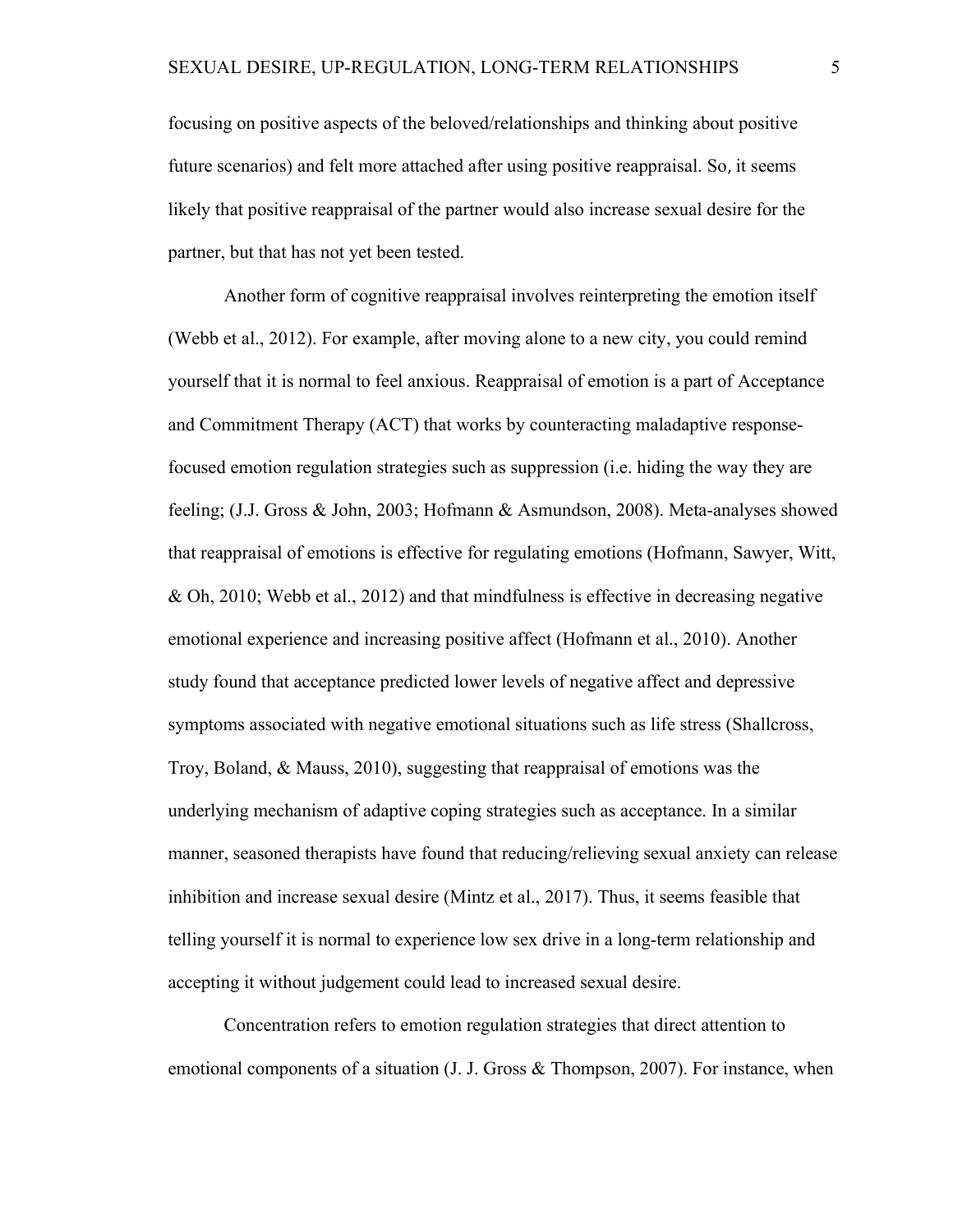experiencing discontent after living in a big city for a while, you could imagine yourself reexperiencing previous events such as visiting a museum with friends, or envision yourself doing something new and fun in order to renew your excitement and interest in living there. Researchers have operationalized concentration in several distinct ways in which individuals are directed to attend to, focus on, make judgments about, or relive an emotional experience (Webb et al., 2012). In one study, participants were asked to focus on the feelings and bodily responses an event triggered and to let themselves feel the event as if they were there, "reliving it and reexperiencing it" (Ayduk, Mischel, & Downey, 2002). This self-immersed, directed attention toward feelings (manifested by mental stimuli) activates relatively concrete representations of the experienced emotions (Kross, Ayduk, & Mischel, 2005). Likewise, because individuals suffering from low sexual desire frequently report ceasing to think about sex, some therapists hold that increasing sexual thoughts and fantasies can improve sexual functioning and have utilized sexual fantasizing as a method to treat couples with sexual dysfunction (Goldey & Van Anders, 2012; Hall, 2010; Menahem, n.d.). Sexual fantasizing is similar to concentration in that it draws focused attention to an emotional situation via mental imagery. For example, as part of an integrated treatment approach, some therapists have suggested clients set their cell phones alarms (at pre-determined times), stop what they are doing when the alarm goes off and take a "five-minute sex break" in their mind by thinking of some type of arousing sexual encounter (Mintz et al., 2017). One empirical research paper showed that fantasizing about the partner, versus fantasizing about someone else, was associated with heightened desire and increased engagement in relationship-promoting behaviors (Birnbaum, Kanat-Maymon, Mizrahi, Recanti, & Orr,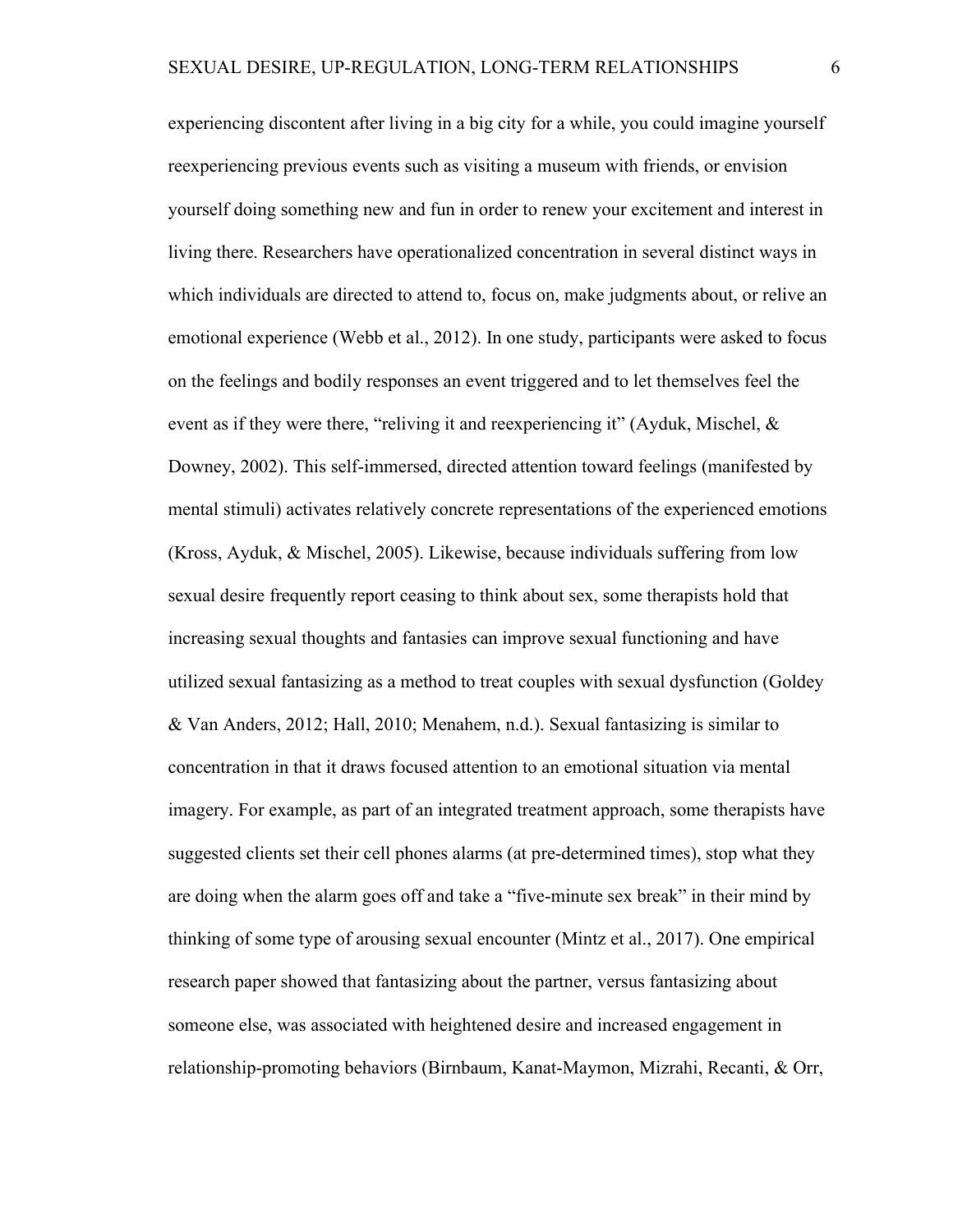2018). However, individual studies within the paper included newer relationships (some as new as 1 month) and did not explicitly assess whether sexual fantasizing is effective in long-term relationships, in which the decline of sexual desire is often a problem. Still, individuals in long-term relationships who want to increase sexual desire for their partner may be able to do so by focusing on and thinking about sexual situations involving their partner.

The study of regulation has largely been informed by using event-related potentials (ERPs). The late positive potential (LPP), an ERP component, reflects multiple and overlapping positivities over the posterior scalp beginning in the time range of the classic P300 (i.e. around 300ms after stimulus onset). The LPP amplitude is typically enhanced for both negative and positive compared to neutral stimuli (Hajcak, Weinberg, MacNamara, & Foti, 2011). Additionally, how much the LPP increases in response to emotional stimuli depends on the subjective value, or motivational intensity, of the stimuli (Hajcak, MacNamara, & Olvet, 2010). The LPP is thought to reflect motivated attention for emotional information (Hajcak, Moser, & Simons, 2006) and previous studies have shown that the LPP is enhanced in response to beloved-related stimuli (Langeslag, Franken, & Van Strien, 2008; Langeslag, Jansma, Franken, & Van Strien, 2007). Importantly, the LPP amplitude is modulated by regulation instructions according to the regulatory goal: up-regulation typically enhances the LPP amplitude, whereas down-regulation typically reduces it (Hajcak et al., 2010). For example, in a previous study investigating whether down-regulation of love feelings may help people cope with a break-up, the LPP was smaller in response to viewing ex-partner pictures after downregulation than after no regulation (Langeslag  $&$  Sanchez, 2017). In another previous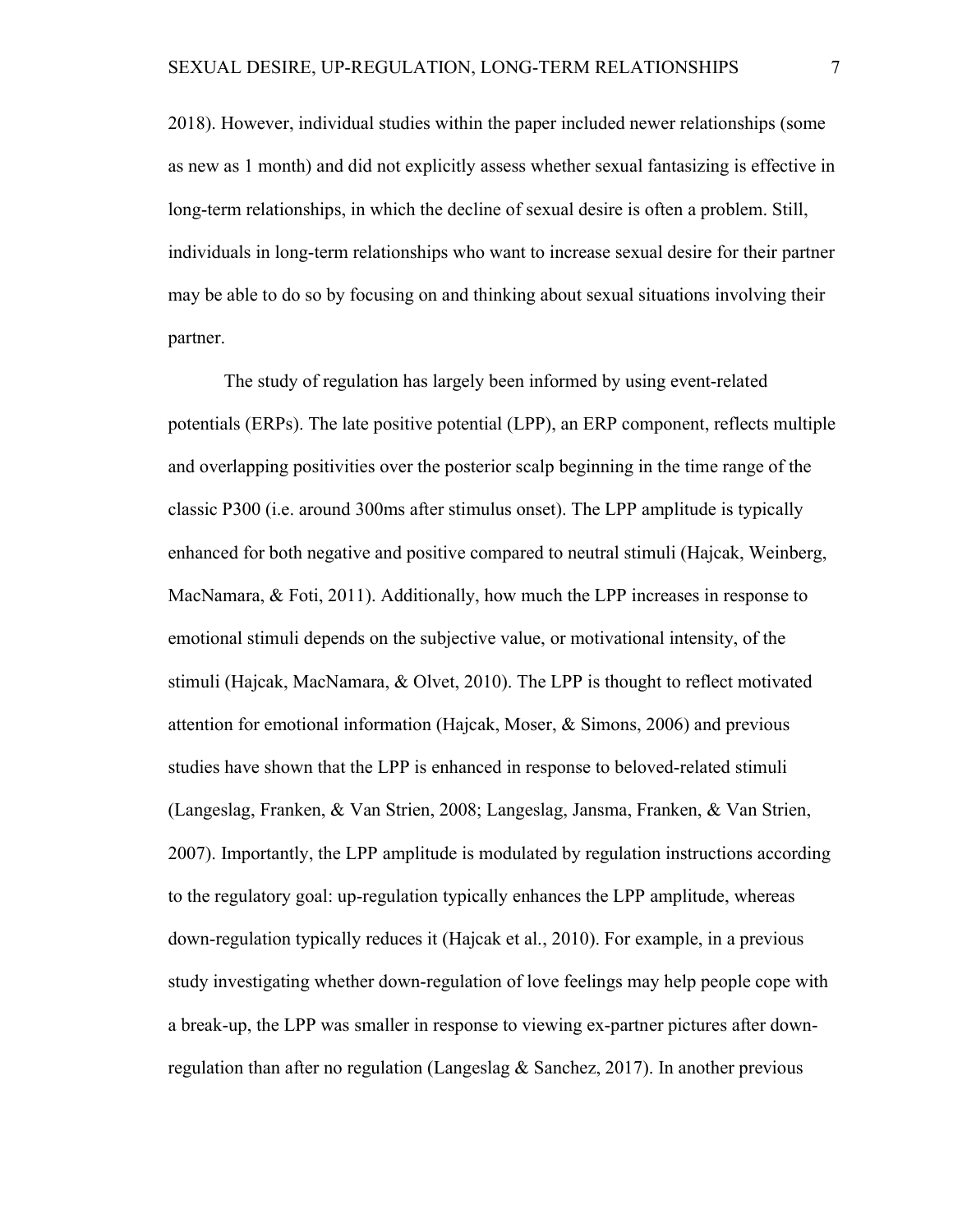love regulation study, the LPP was larger in response to viewing partner pictures after upregulation, and the more participants showed an enhanced LPP in response to upregulation compared to passive viewing, the more their negative affect decreased as a result of the up-regulation (Langeslag & Van Strien, 2016). This indicates that the LPP can be used to demonstrate how regulation changes the amount of attention that is paid to the partner.

 The purpose of the present study is to examine up-regulation strategies that may increase sexual desire in long-term relationships. This study focuses on positive reappraisal of partner, reappraisal of sexual desire decline, and sexual imagery. The first research question is: Are positive reappraisal of partner, reappraisal of sexual desire decline, and sexual imagery effective strategies for increasing sexual desire for a longterm partner? Based on previously mentioned research, it is hypothesized that all three regulation strategies will increase feelings of sexual desire for the partner. The second research question is: Are positive partner reappraisal, reappraisal of sexual desire decline, and sexual imagery effective strategies for increasing infatuation, attachment, and relationship satisfaction in long-term relationships? We expect to replicate previous findings in which positive reappraisal increases feelings of attachment, but not infatuation for the partner (Langeslag  $&$  Van Strien, 2016). Additionally, we anticipate that reappraisal of sexual desire decline and sexual imagery will increase attachment and infatuation. We further expect to find that all three regulation strategies will increase relationship satisfaction. This is particularly important given relationship satisfaction is positively associated with sexual satisfaction (Brezsnyak & Whisman, 2004; Byers, 2005; Sprecher, 2002), and changes in relationship satisfaction have been found to change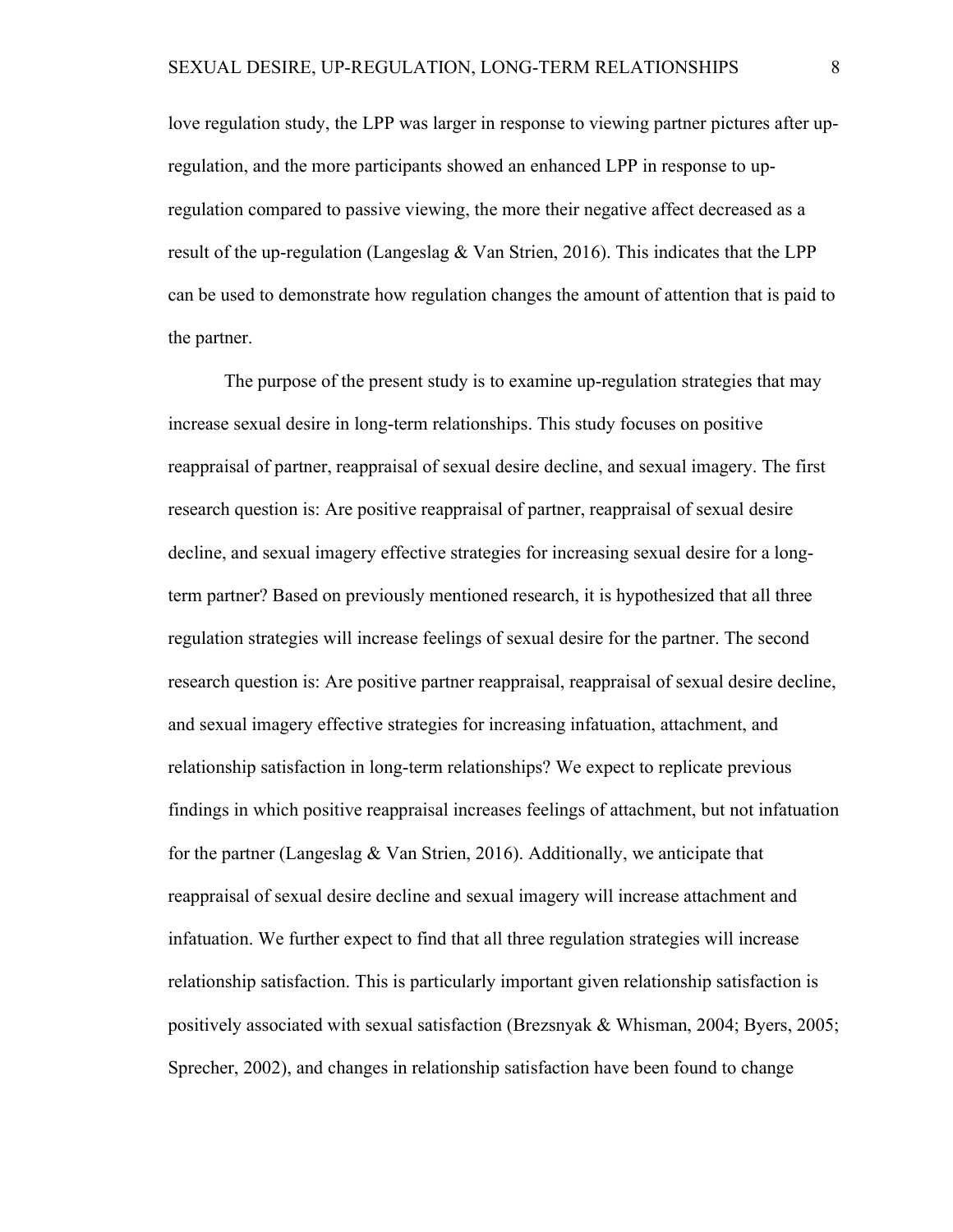concurrently with sexual satisfaction (Byers, 2005; Sprecher, 2002). The final research question is: How do positive partner reappraisal, reappraisal of sexual desire decline, and sexual imagery influence motivated attention to the partner, as indicated by the LPP amplitude? Considering previous ERP research (Hajcak et al., 2011; Langeslag et al., 2008; Langeslag & Van Strien, 2016), we expect that all three strategies would increase the LPP amplitude in response to a picture of the long-term partner.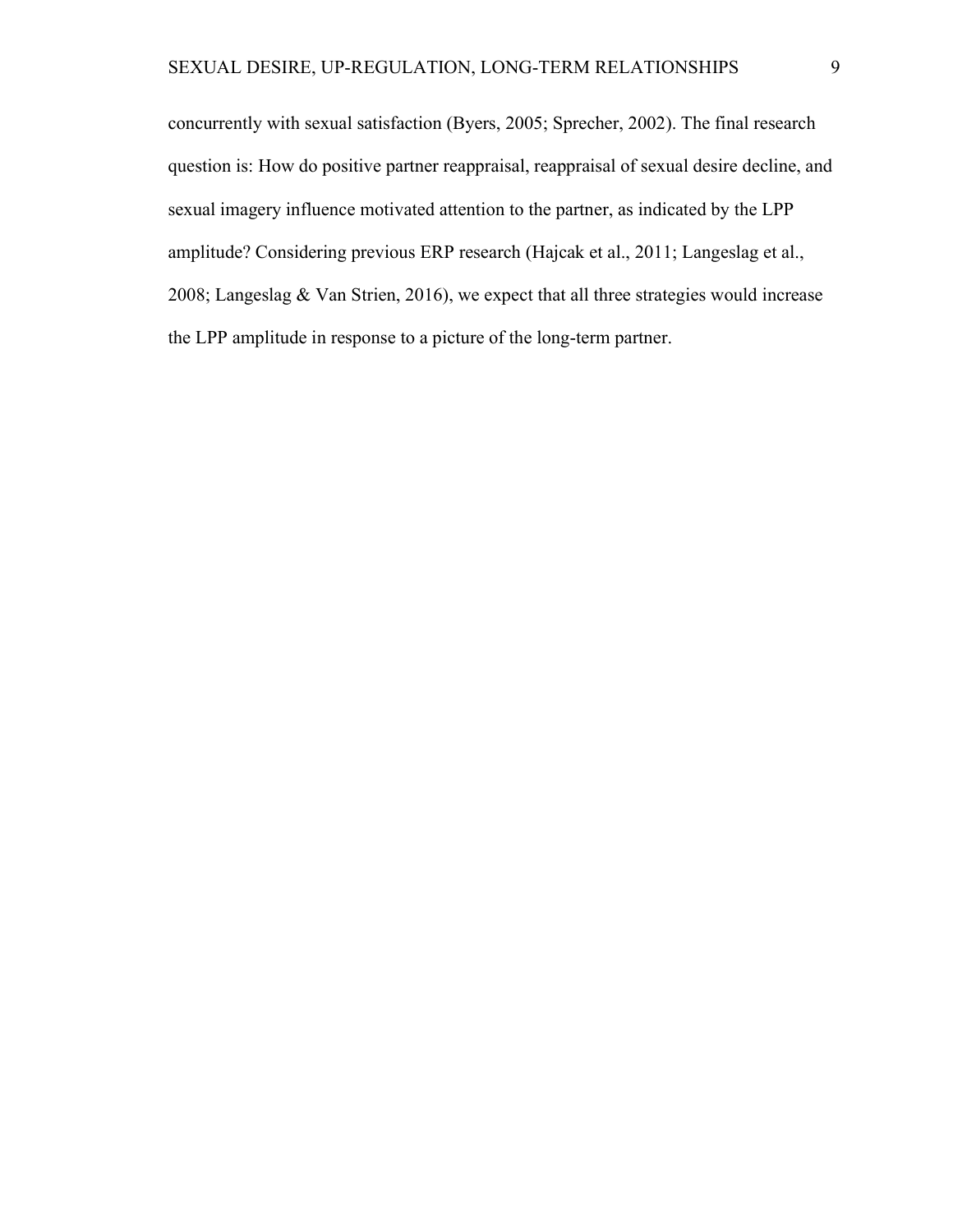#### **Methods**

# **Participants**

Twenty-five participants ( $M = 23.8$ ,  $SD = 3.2$ , range = 18–32 years, six men) who were in a long-term relationship were recruited from the University of Missouri-St. Louis and the greater St. Louis community (using advertisements on ResearchMatch, Craigslist, and Facebook). Several studies of long-term relationships relating to relationship and sexual satisfaction have been conducted (Blumstein & Schwartz, 1983; Byers, 2005; Fallis, Rehman, Woody, & Purdon, 2016; Lawrance & Byers, 1995), with a minimum amount of time for relationships to be considered "long-term" ranging from 12 to 24 months. Therefore, only participants who were in a relationship for two or more years were included in the study.

Additional inclusion criteria, assessed by self-report over email or phone, were: normal or corrected-to-normal vision, no neurological or psychiatric disorders, and no current use of medications known to affect the central nervous system. Twenty-four participants were right-handed, and one was left-handed as determined by a hand preference questionnaire (Bryden, 1982). The study was approved by the University of Missouri-St. Louis institutional review board. Participants provided written informed consent and were compensated with course credit or \$25.

## Stimuli

Participants provided 30 digital pictures of their partner. The only requirements were that the pictures had to contain the partner and had to be non-intimate/non-explicit (for ethical reasons). Therefore, the pictures could display parts of the partner (e.g., just the face) or the whole body of the partner, people other than the partner, and a variety of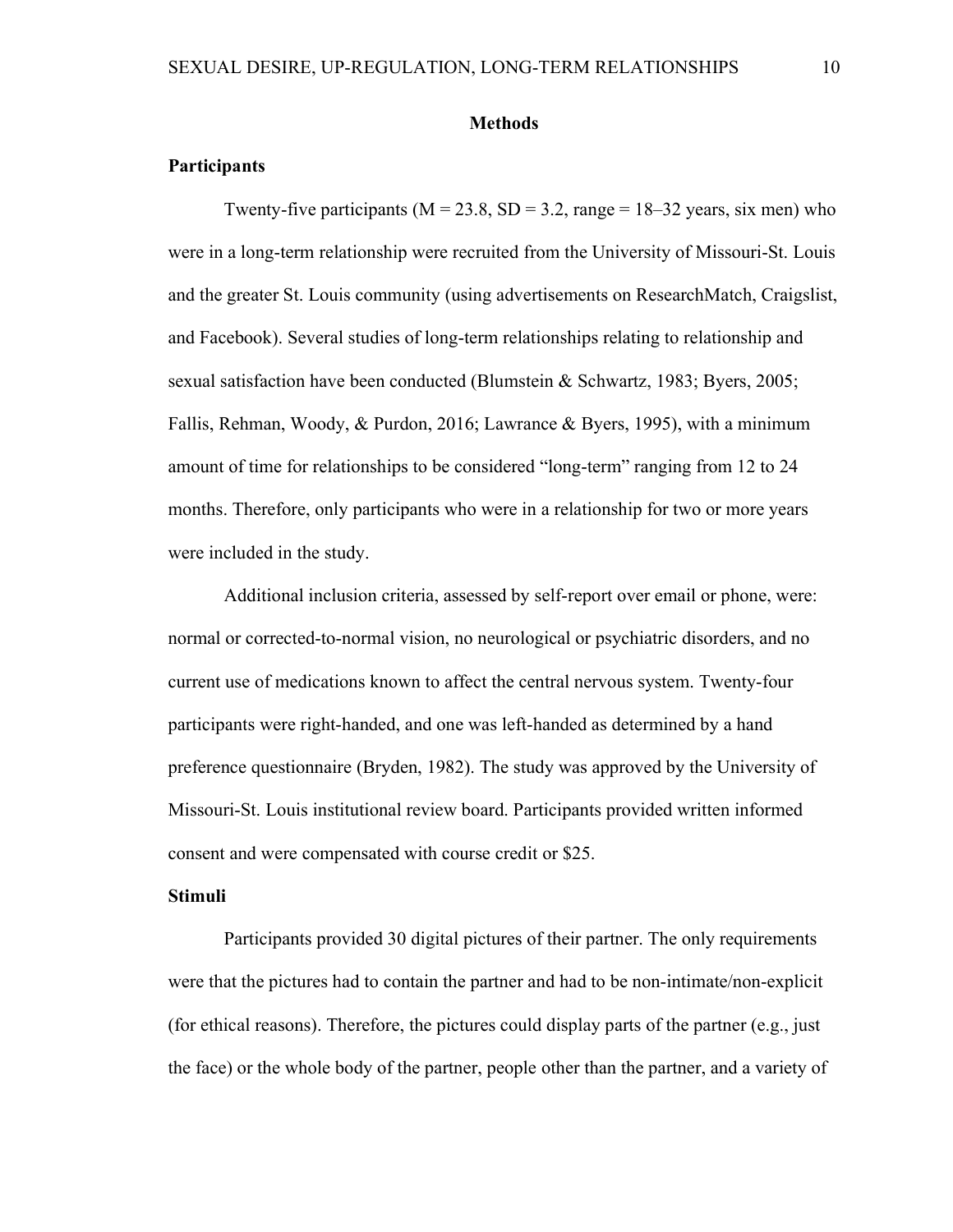facial expressions, objects, and scenery (cf. (Langeslag & Van Strien, 2016). It is important to note that the variety of information on the pictures does not confound the regulation effects, because each picture was presented in each regulation condition.

# Procedure

Participants first completed some general questions about their relationship (cf. (Langeslag & Van Strien, 2016) and sexual desire. Specifically, participants were asked about the duration of their relationship and about its status (married, cohabiting, noncohabitating). They were also asked how satisfied they found their sex life with their partner to be  $(1 = not at all, 9 = extremely)$  and how their sexual desire for their partner has changed over the course of the relationship ( $1 =$  decreased a lot,  $5 =$  stayed the same, 9 = increased a lot). Additionally, participants were asked to identify their gender and the gender of their partner to collect basic demographics.

Next, participants completed one subscale of the Sexual Desire Inventory-2 (SDI-2) (Spector, Carey, & Steinberg, 1996). The SDI-2 is a commonly used instrument to evaluate sexual desire, defined by Spector and colleagues (Spector et al., 1996) as an "interest in sexual activity, which can be measured by amount and strength of thought directed toward sexual stimuli". The original SDI-2 conceived sexual desire as having two dimensions: dyadic sexual desire and solitary sexual desire (Spector et al., 1996). A subsequent model (Moyano, Vallejo-Medina, & Sierra, 2017), confirmed by exploratory and confirmatory factor analyses conducted on all 14 items, supports a three-factor structure of the SDI-2: 1) partner-focused dyadic sexual desire, 2) dyadic sexual desire for an attractive person, and 3) solitary sexual desire. Because we were interested in upregulating sexual desire explicitly for the partner, participants completed only the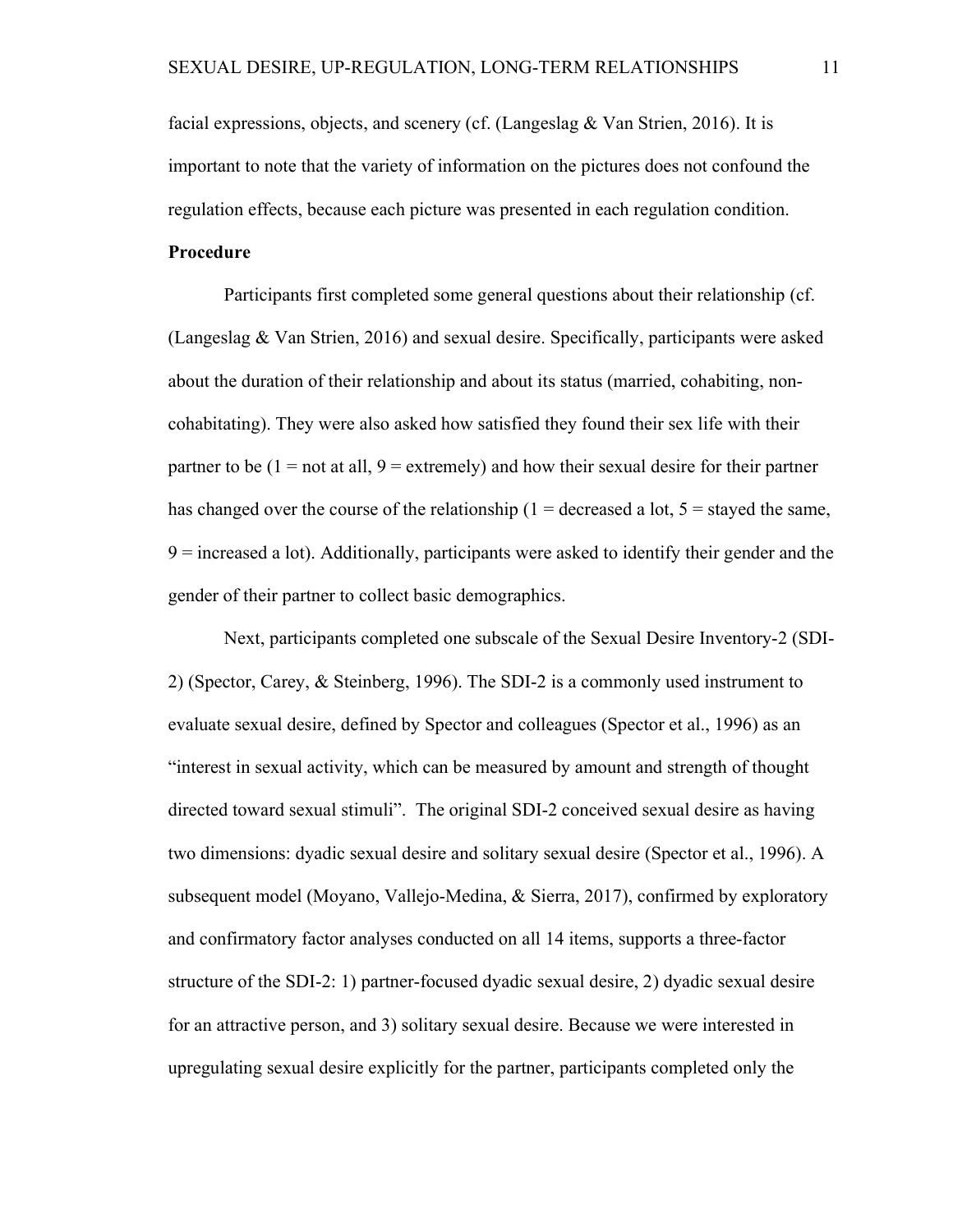partner-focused dyadic sexual desire subscale (items 1, 2, 3, 6, 7, 8, 9) of the SDI-2. Since we were interested in up-regulation of sexual desire for the current partner specifically, we changed the wording of items on the partner-focused subscale from "a partner" to "your partner". Like the original SDI-2, these subscale items were used to assess the strength and frequency of sexual desire specific to a partner. It should be noted that within the partner-focused dyadic subscale, there are two distinct subscales, one measuring strength, and the other measuring frequency of sexual desire. The average score on the SDI-2 subscale for strength of sexual desire for partner can range from 0 to 8 (items 3, 6, 7, 8, 9), and the average score on the SDI-2 subscale for frequency of sexual desire for partner can range from 0 to 7 (items 1, 2).

Then, participants completed the new Love Control Questionnaire III (LCQ-III), which was modified from our previous Love Control Questionnaire II (LCQ-II;(Langeslag & Sanchez, 2017). The new LCQ-III assesses perceived control of sexual desire, infatuation, and attachment. Items were phrased to measure one's own perceived ability, as well as the perceived ability of others, to up- and down-regulate sexual desire, infatuation, and attachment. Participants rated items on a 9-point scale  $(1 = \text{totally})$ disagree;  $9 =$  totally agree), so the average score can range from 0 to 9. Participants also completed the Infatuation and Attachment Scales (IAS; (Langeslag, Muris, & Franken, 2013) to assess the current intensity of infatuation with and attachment to their partner. The average score on each of the IAS scales can range from 1 to 7. Finally, participants completed the Revised Dyadic Adjustment Scale (RDAS; (Busby, Christensen, Crane, & Larson, 1995) to measure relationship quality and satisfaction, with the possible average score ranging from 0 to 5.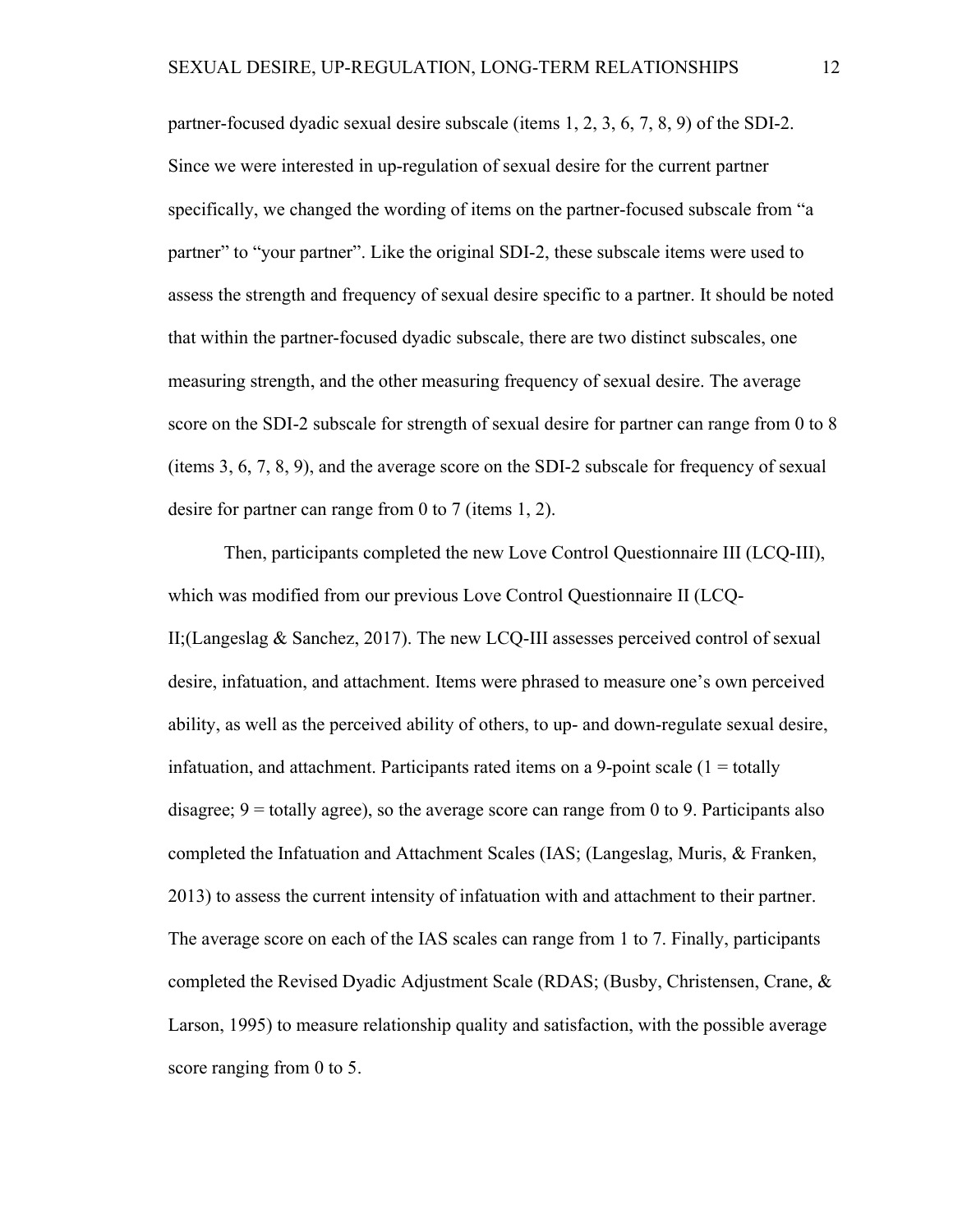After completing the questionnaires, participants completed a regulation task while their electroencephalogram (EEG) was recorded. There were four conditions: 1) positive reappraisal of partner, 2) reappraisal of sexual desire decline, 3) sexual imagery, and 4) no regulation. In addition to the four main blocks, one per condition, there was a practice block, which contained four practice trials, one for each condition. Block order was counterbalanced between participants to reduce order effects. Each of the four main blocks contained 30 trials, and all trials consisted of a regulation prompt (see below) for five seconds, a fixation cross jittered for 500-700 milliseconds, a picture of the partner for one second, and a blank screen for one second, see Fig. 1.

The regulation prompts in the positive reappraisal of partner condition were statements that made participants think about the positive aspects of their partner (e.g. "Think of a time your partner said something that made you laugh"). Participants were instructed to think about the particular instance for the duration the statement was presented on the screen. The regulation prompts in the reappraisal of sexual desire decline condition were statements that normalized and reinterpreted common misconceptions about the decline of sexual desire in long-term relationships (e.g. "It's normal for sexual desire to diminish over time"). Participants were instructed to repeatedly read the statement and to try to believe it for the duration it was presented on the screen. The regulation prompts in the sexual imagery condition were statements that evoked sexual thoughts and fantasies specific to the partner (e.g., "Imagine something naughty your partner could say during sex"). Although it is common for couples in a long-term relationship to have engaged in some type sexual activity together (e.g., foreplay, intercourse), not all long-term couples have. Given this consideration, the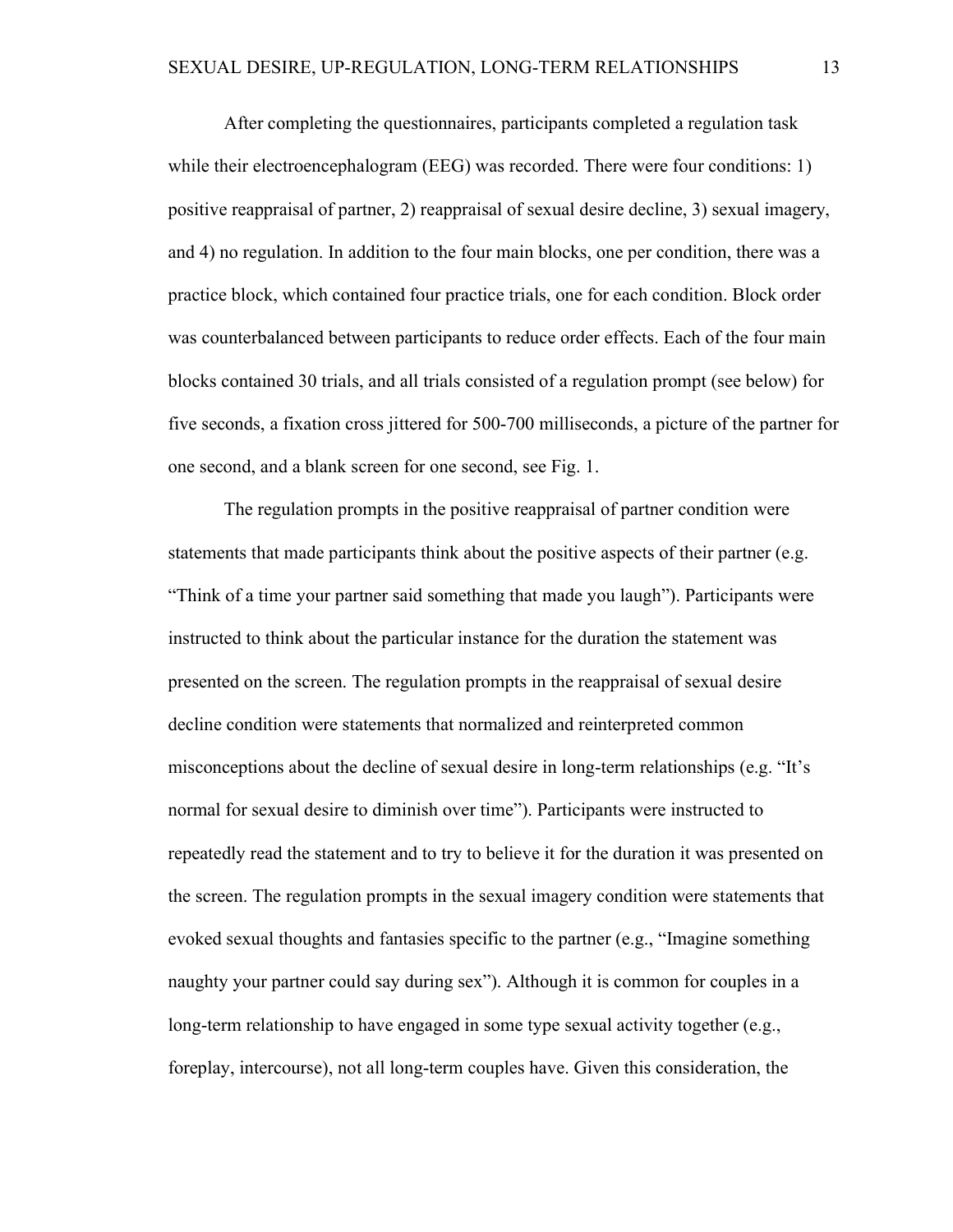sexual imagery prompts were designed with the word "imagine", so that even people who had not yet had sex with their partner could create mental images of these scenarios. Participants were instructed to imagine the particular instance for the duration the statement was presented on the screen. In the no regulation condition, the prompt consisted of three asterisks and participants were not instructed to think about anything in particular.

There were 30 different prompts per condition, see Appendix, and each prompt was presented once. After the regulation prompt and the fixation cross, a picture of the partner was presented, and participants were instructed to passively view it. Participants were asked to limit movements and to try not to blink during presentation of the fixation cross and the picture.

At the end of each block, participants used sliders to complete four ratings: sexual desire (i.e., "How much sexual desire do you feel for your partner?"), infatuation (i.e. "How infatuated with your partner do you feel?"), attachment (i.e. "How attached to your partner do you feel?"), and relationship satisfaction (i.e. "How satisfied do you feel with your relationship?"). The sexual desire slider ranged from "no desire at all" on the left to "extreme desire" on the right. The infatuation, attachment, and relationship satisfaction sliders ranged from "not at all" on the left to "extremely" on the right. The use of a slider yielded continuous measures, which allowed for the detection of more subtle effects of regulation than a point-scale.

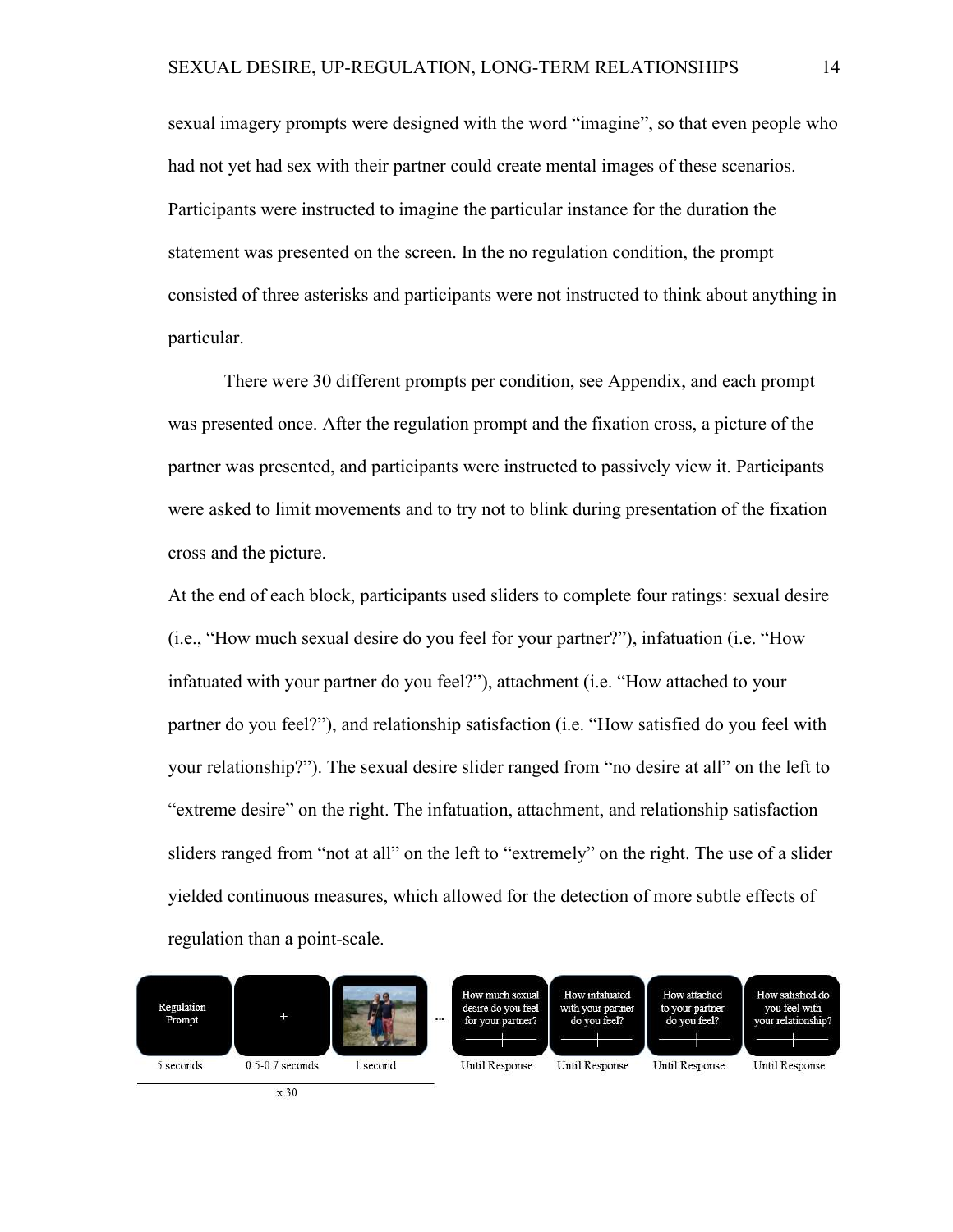Fig. 1 Task Overview. The slider for sexual desire ratings ranged from "no desire at all" on the left to "extreme desire" on the right. The infatuation, attachment, and relationship satisfaction sliders ranged from "not at all" on the left to "extremely" on the right.

# Electroencephalogram (EEG) Recording and Signal Processing

The EEG was recorded using a 32-channel amplifier and data acquisition software (ActiveTwo System, BioSemi). The 32 Ag-AgCl active electrodes were connected to the scalp through a head cap (BioSemi), according to the  $10-20$  International System (Fp1/2, AF3/4, Fz, F3/ 4, F7/8, FC1/2, FC5/6, Cz, C3/4, T7/8, CP1/2, CP5/6, Pz, P3/4, P7/8, PO3/4, Oz, O1/2). Vertical electrooculogram (VEOG) and horizontal electrooculogram (HEOG) were recorded by attaching additional electrodes (UltraFlat Active electrodes, BioSemi) above and below the left eye, and at the outer canthi of both eyes. Additionally, two electrodes were placed on the left and right mastoids (M1/2). An active electrode (CMS - common mode sense) and a passive electrode (DRL - driven right leg) were used to comprise a feedback loop for amplifier reference. Signals were digitized with a sampling rate of 512 Hz, a 24-bit A/D conversion, and a low pass filter of 134 Hz.

 Data were analyzed with BrainVision Analyzer 2 (Brain Products, Gilching, Germany). A maximum of one bad electrode per participant was corrected using spherical spline topographic interpolation. Offline, an average mastoids reference was applied since that is the preferred reference when studying the emotional modulation of the LPP (Hajcak et al., 2011). The data was filtered using a 0.10-30 Hz band pass filter (phase shift-free Butterworth filters; 24 dB/octave slope) and a 60 Hz notch filter. Data were segmented in epochs from 200 ms before the onset of the partner picture until 1000 ms post-picture onset. Ocular artifact correction was applied semi-automatically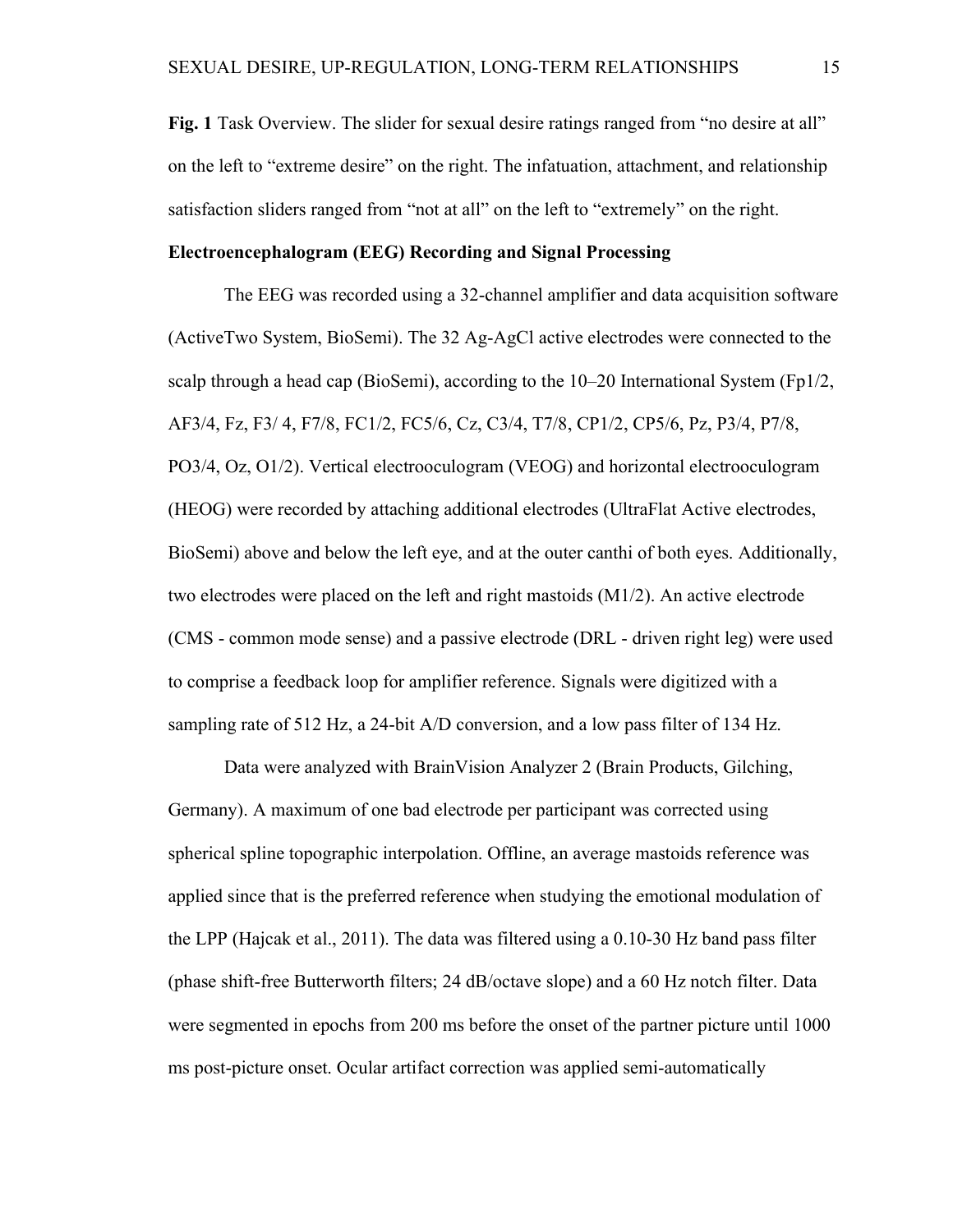according to (Gratton, Coles, & Donchin, 1983). The mean 200 ms pre-stimulus period was used for baseline correction. Artifact rejection was performed at individual electrodes with a baseline-to-peak minimum and maximum criterion of  $-75$  to  $+75 \mu V$ . At least 12 trials are needed to obtain a reliable emotional modulation of the LPP (Moran, Jendrusina, & Moser, 2013). Every participant had at least 16 trials available in each regulation condition at each of the nine electrodes included in the analyses (see below), so no participants were excluded.

#### Statistical Analyses

For the ratings, the slider responses were converted to a value ranging from 0 (i.e., far left) to 100 (i.e., far right). Ratings were analyzed using repeated measures analyses of variance (rmANOVAs) with the factor Condition (positive reappraisal of partner, reappraisal of sexual desire decline, sexual imagery, and no regulation). The LPP in response to the partner picture was quantified by a mean amplitude measure in a 400- 1000 ms time window (Langeslag & Sanchez, 2017). Mean amplitude measures at electrodes F3, Fz, F4, C3, Cz, C4, P3, Pz, and P4 for each condition were submitted to a rmANOVA with factors Condition (positive reappraisal of partner, reappraisal of sexual desire decline, sexual imagery, no regulation), Caudality (frontal, central, parietal), and Laterality (left, midline, right). Only effects involving the factor Condition are reported since those are relevant to the research questions. Significant main and interaction effects were followed-up by paired-samples t-tests comparing each of the three regulation conditions with the no regulation condition, because those comparisons were relevant to the research questions. The LCQ-III items scores were analyzed using an rmANOVA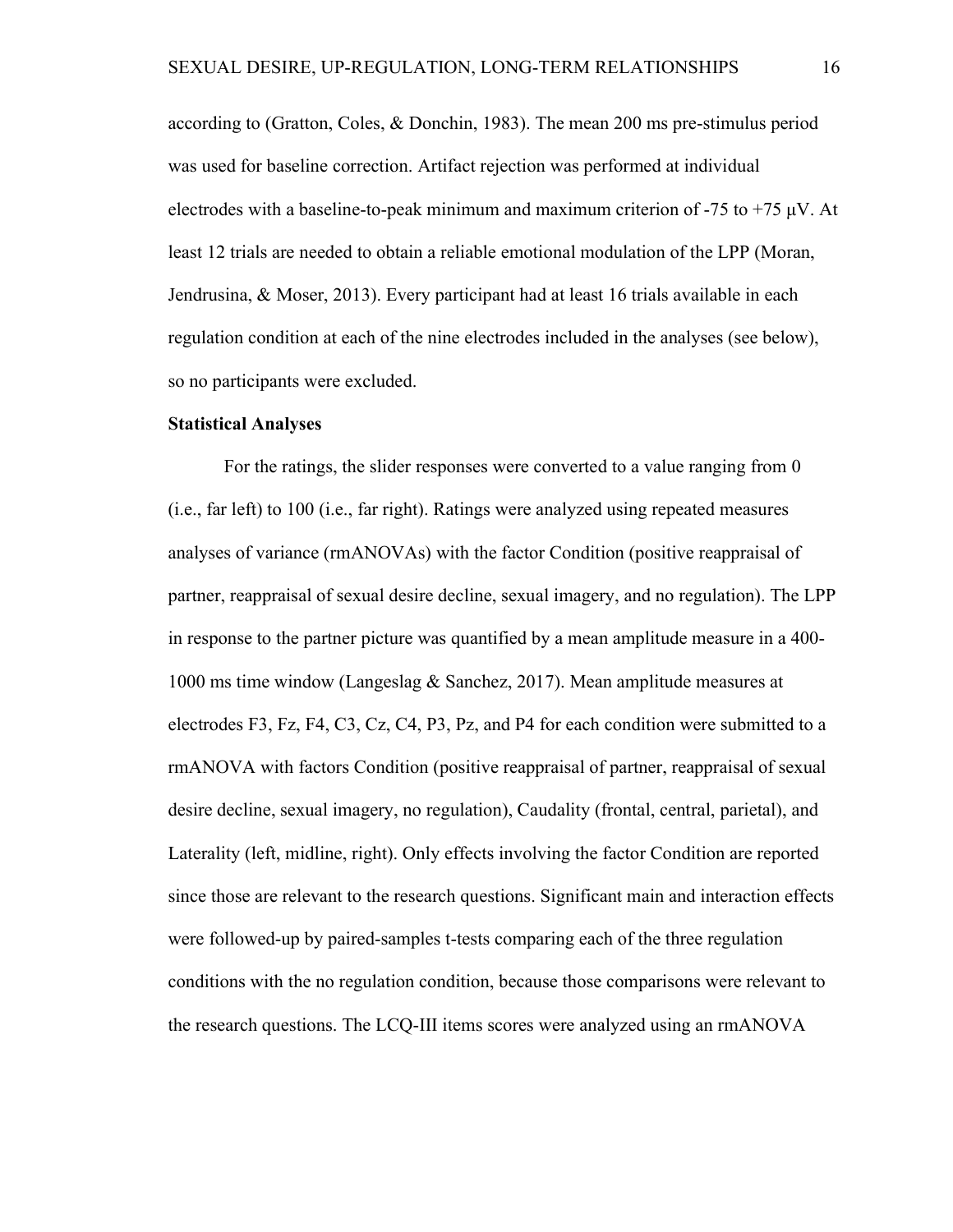with the factors Direction (up-, down-regulation), Person (self, people), and Love Type (sexual desire, infatuation, attachment).

When applicable, degrees of freedom were corrected with the Greenhouse– Geisser correction. The F values, the uncorrected  $dfs$ , the epsilon (ε) values, corrected probability levels, and effect sizes  $(\eta_p^2)$  are reported. A significance level of 5% (twosided) was selected and Fisher's least significance difference (LSD) procedure was applied. This procedure controls type I error rate by conducting follow-up tests for significant main and interaction effects only. Effect sizes (Cohen's d) are reported for all t-tests.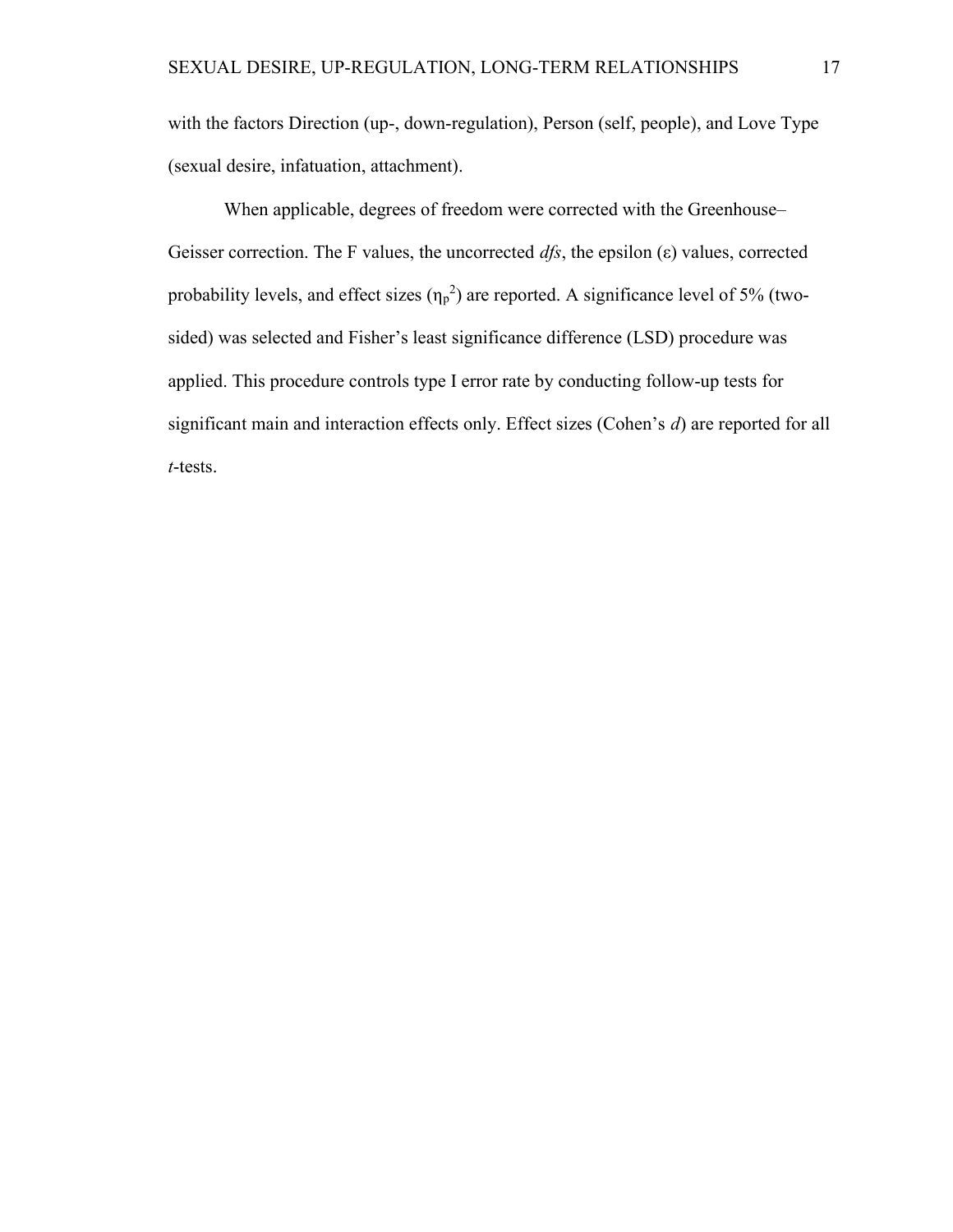#### Results

### Participant characteristics

Twenty-three participants (92%) had opposite sex partners, one male participant (4%) had a same-sex partner, and one female participant (4%) had a genderqueer partner. Five participants (20%) were married to their partner, eleven (44%) were cohabitating but not married to their partner, and nine (36%) were neither married to nor cohabitating with their partner. The average relationship duration was 51.7 months  $(SD = 38.3, \text{range} =$ 24.0–204.0). Average satisfaction in sex life with partner was 7.4 ( $SD = 1.3$ , range = 5.0– 9.0). The mean score for change in sexual desire for partner over the course of the relationship was 5.9 ( $SD = 1.7$ , range = 2.0–9.0), which was significantly different from 5  $(5 =$  neutral),  $t(24) = 2.8$ ,  $p = .006$ , Cohen's  $d = .55$ , suggesting that participants' sexual desire for their partners increased over the course of their relationships.

The mean SDI-2 strength of sexual desire for partner score was 5.8 out of  $8(SD =$ 1.6, range = 2.2–7.8), and the mean SDI-2 frequency of sexual desire for partner score was 4.5 out of 7 ( $SD = 1.3$ , range  $= 2.0 - 7.0$ ). The mean RDAS score was 3.8 out of 5 ( $SD$ )  $= 0.4$ , range  $= 2.8 - 4.6$ ) which indicates a moderate level of relationship quality and satisfaction. The mean IAS infatuation score was 2.9 out of 7 ( $SD = 0.9$ , range = 1.3–5.0), and the mean IAS attachment score was 5.9 out of 7 ( $SD = 0.5$ , range = 5.1–6.7). These data show that participants experienced relatively low levels of infatuation and relatively high levels of attachment and for their partners prior to the regulation task, which is the expected pattern in long-term relationships (Langeslag et al., 2013).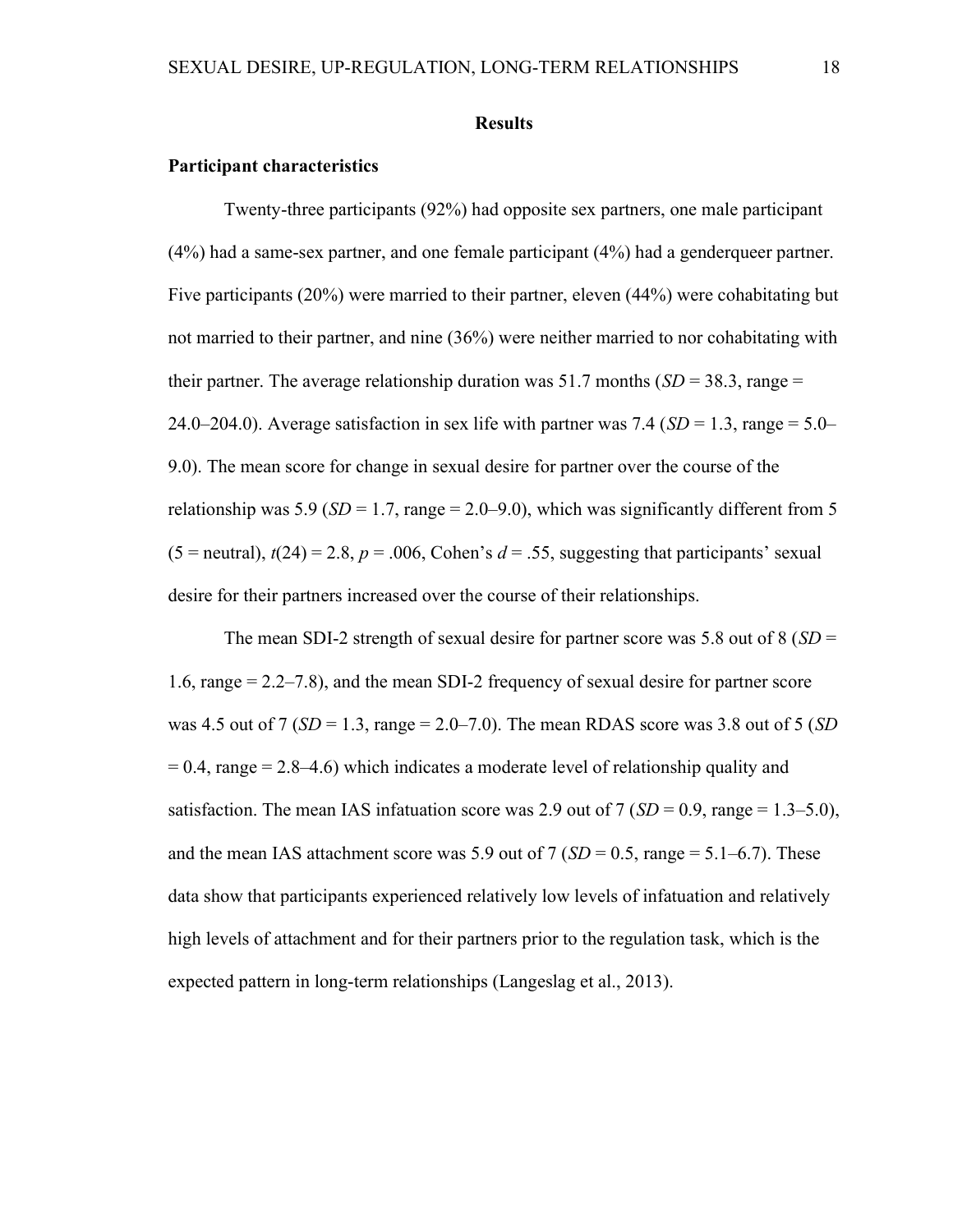# Ratings

See Fig. 2 for the ratings. For the sexual desire ratings, the main effect of Condition was significant,  $F(3,72) = 10.8$ ,  $\varepsilon = .73$ ,  $p < .001$ ,  $\eta_p^2 = .31$ . Follow-up tests showed that participants felt more sexual desire for their partners after sexual imagery than after no regulation,  $p < .001$ , Cohen's  $d = .81$ . Reappraisal of sexual desire decline did not change sexual desire for the partner compared to no regulation,  $p = 0.32$ , Cohen's d  $=$  .18, and neither did positive reappraisal of the partner,  $p = 0.33$ , Cohen's  $d = 0.14$ .

For the infatuation ratings, the main effect of Condition was also significant,  $F(3,72) = 4.3 \text{ }\epsilon = .73, p = .019, \eta_p^2 = .15. \text{ Follow-up tests showed that participants felt}$ more infatuated with their partners after sexual imagery than after no regulation,  $p = .029$ , Cohen's  $d = 0.22$ . Reappraisal of sexual desire decline did not change how infatuated participants were with their partners compared to no regulation,  $p = .24$ , Cohen's  $d = .18$ , and neither did positive reappraisal of the partner,  $p = .07$ , Cohen's  $d = .20$ .

There was no main effect of Condition for the attachment ratings,  $F(3,72) = 2.3$ ,  $\varepsilon$ = .80,  $p = .11$ ,  $\eta_p^2 = .09$ , or for the relationship satisfaction ratings,  $F(3,72) = 2.6$ ,  $\varepsilon = .65$ ,  $p = .09$ ,  $\eta_p^2 = .10$ .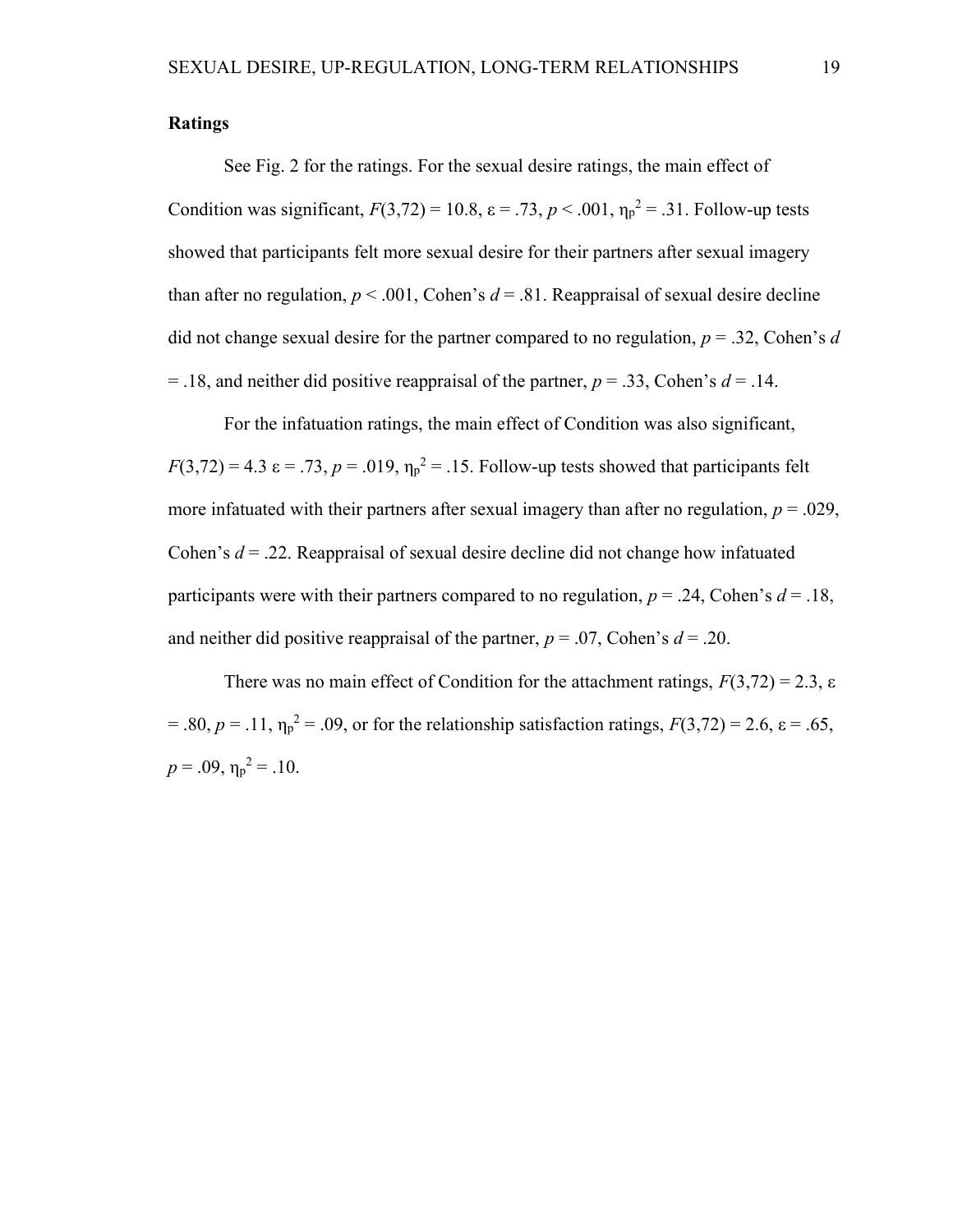

Fig. 2 Mean sexual desire, infatuation, attachment, and relationship satisfaction ratings, error bars indicate standard errors of the mean. Regulation strategies were only compared to the no regulation condition, not to each other.  $*$  indicates  $p < .05$ .

To test whether sexual imagery is more effective for some people than for others (e.g., people who have low vs. high sexual desire, or low vs. high relationship satisfaction), Pearson correlation coefficients were computed between the difference in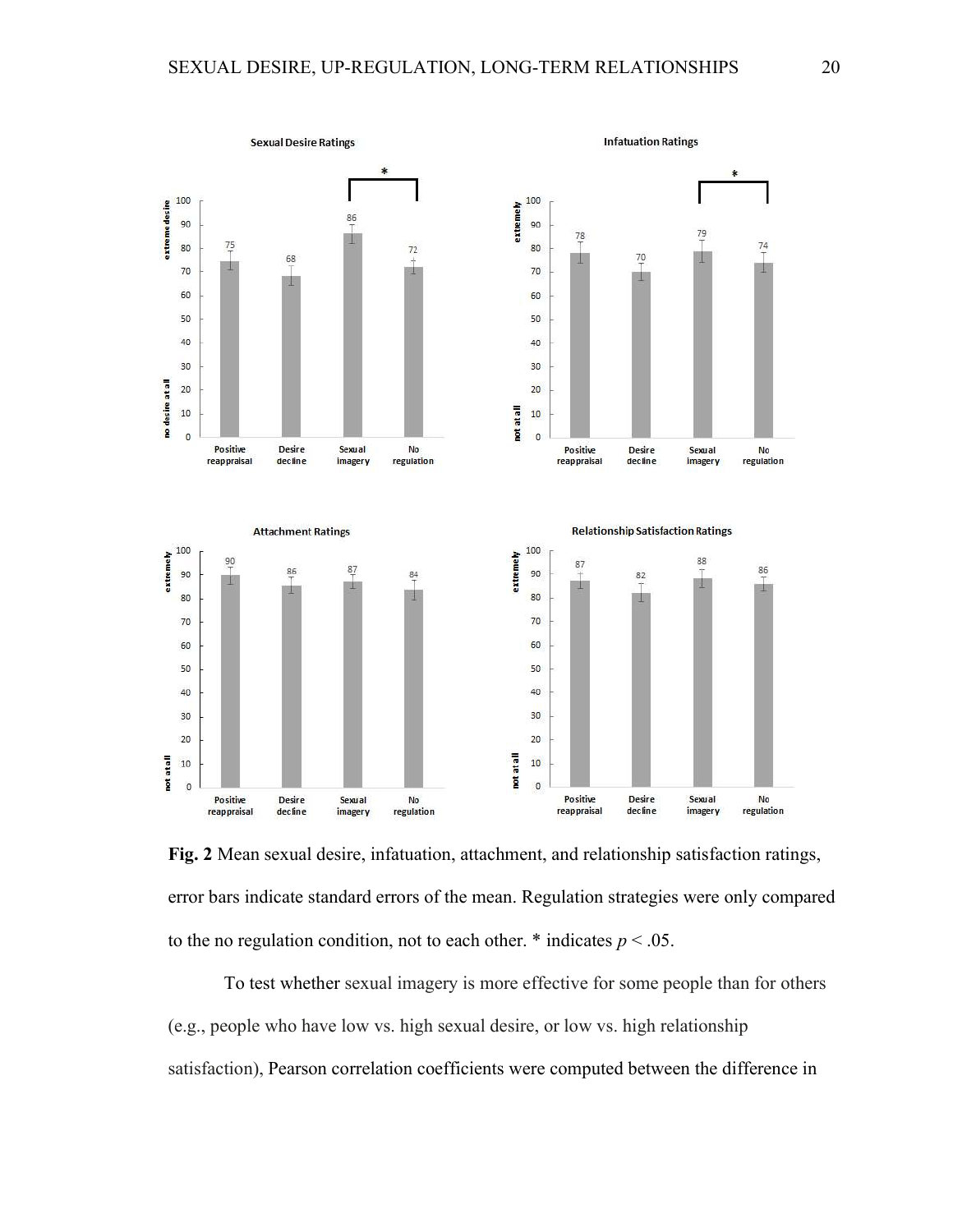sexual desire ratings between the sexual imagery and no regulation conditions and the average score on several questionnaire items and questionnaires. Pearson correlation coefficients were also computed between the difference in infatuation ratings between the sexual imagery and no regulation conditions and the average score on several questionnaire items and questionnaires. See Table 1 for the correlations. We found no evidence of individual differences in the effectiveness of sexual imagery to increase sexual desire. There was a negative correlation between infatuation increase due to sexual imagery and the SDI-2 frequency of desire score,  $r(23) = -0.43$ ,  $p = .033$ . This suggests that the lower the frequency of sexual desire for the partner, the more effective sexual imagery was for increasing infatuation for the partner.

Table 1

Pearson correlation coefficients between the difference in sexual desire and infatuation ratings between the sexual imagery and no regulation conditions and the average score on several questionnaire items and questionnaires.

|                            | <b>Sexual Desire</b> | Infatuation |
|----------------------------|----------------------|-------------|
| Length of relationship     | $-0.35$              | $-0.14$     |
| Sex life satisfaction      | 0.00                 | $-0.24$     |
| Change in desire           | 0.05                 | $-0.09$     |
| Strength of desire (SDI-2) | $-0.25$              | $-0.03$     |
| Frequency (SDI-2)          | $-0.06$              | $-0.43*$    |
| Infatuation (IAS)          | $-0.15$              | $-0.16$     |
| Attachment (IAS)           | 0.07                 | 0.17        |

\*Correlation is significant at the 0.05 level (2-tailed).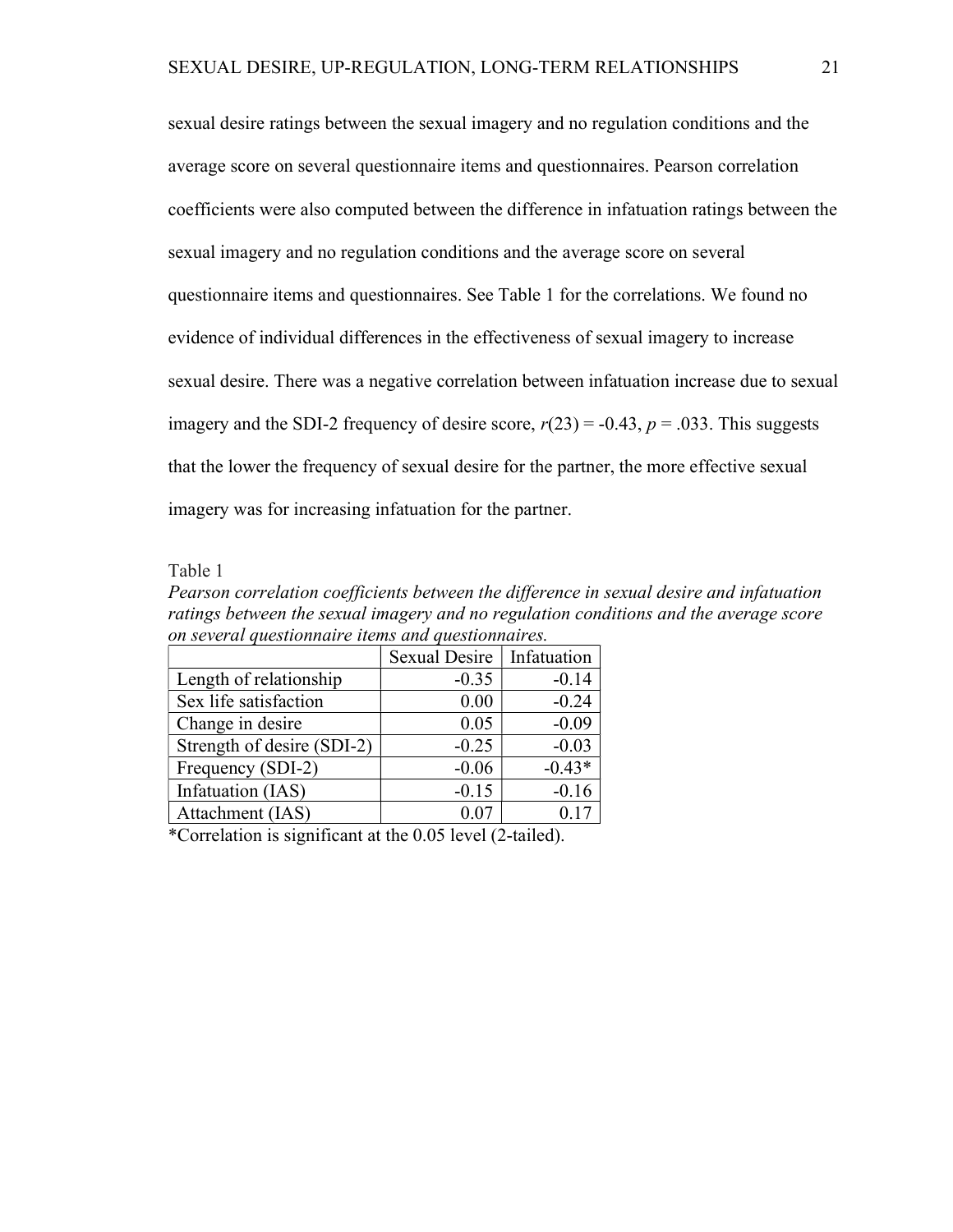# ERPs

 See Fig. 3 for the ERPs in response to the partner pictures and Fig. 4 for the scalp topographies of the regulation effects. In the 400-1000ms time window, none of the effects involving the factor Condition were significant, all  $Fs \le 1.7$ , all  $ps \ge .370$ .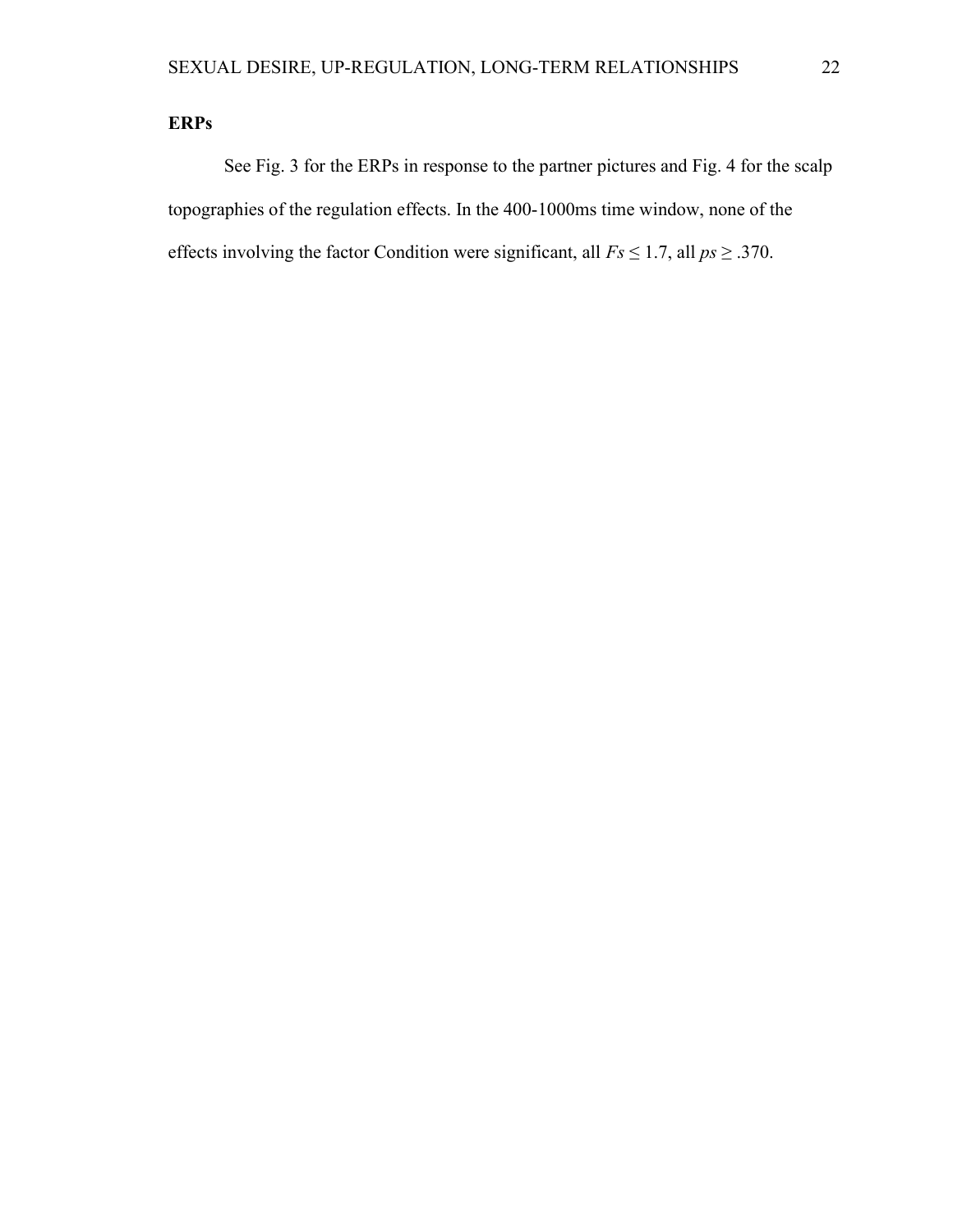

Fig. 3 Event related potential (ERPs) in response to the partner pictures at electrodes Fz, Cz, and Pz, in each of the regulation conditions. Positive amplitude plotted downward.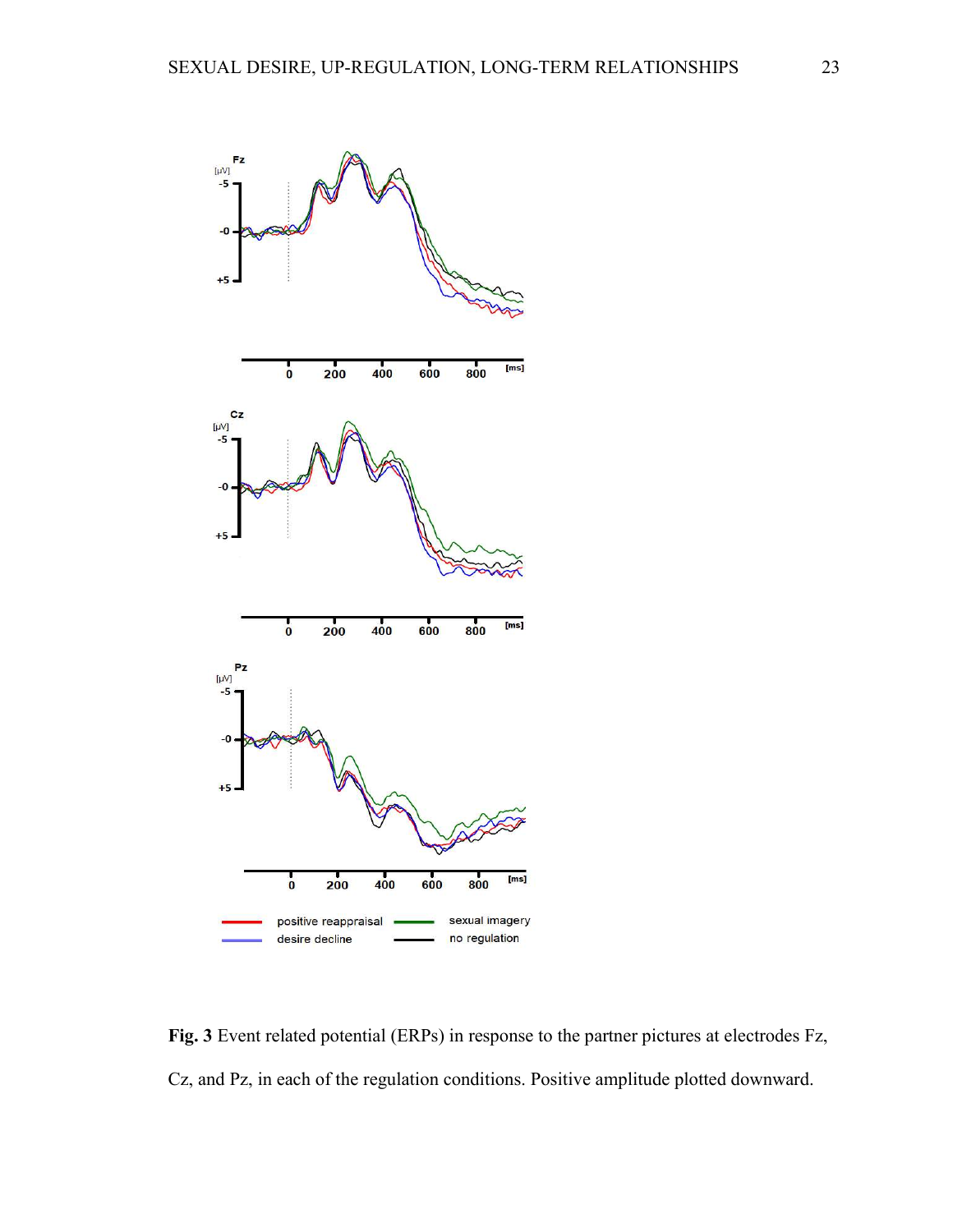

Fig. 4 Scalp topographies of the regulation effects in the 400-1000 ms time window.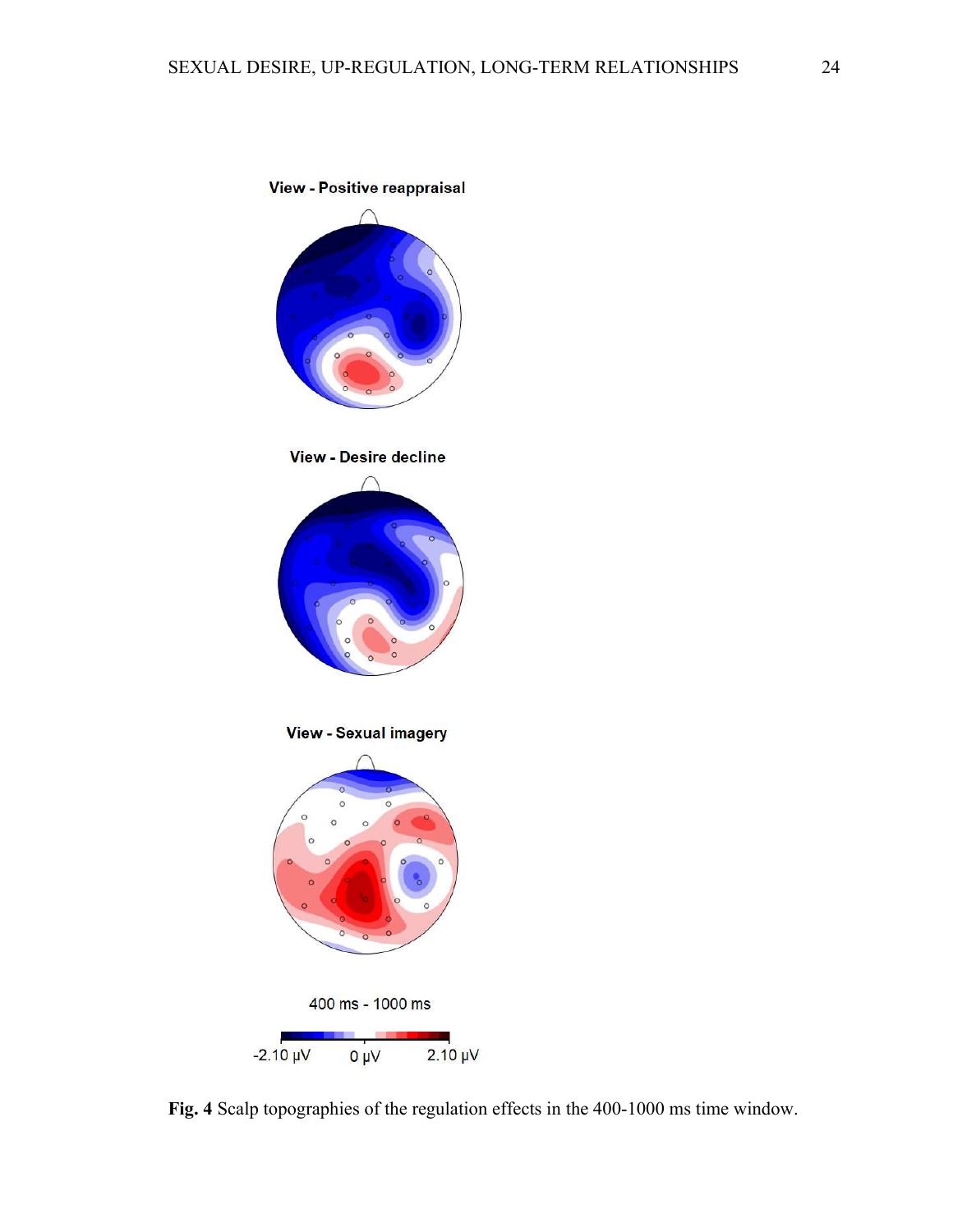# Perceived ability to regulate types of love

The mean score of the LCQ-III was 5.5 ( $SD = 1.1$ ). See Table 1 for the mean score on each of the items of the LCO-III. There were main effects of Direction,  $F(1,24)$ = 6.8,  $p = .016$ ,  $\eta_p^2 = .22$ , and Person,  $F(1,24) = 7.2 p = .013$ ,  $\eta_p^2 = .23$ , which were modulated by a significant Direction x Person x Love Type interaction,  $F(2,48) = 5.9$ ,  $\varepsilon =$ 1.0,  $p = .005$ ,  $\eta_p^2 = .20$ . Follow-up tests showed that participants thought that they were better at up- than down-regulating infatuation,  $t(24) = 3.2$ ,  $p = .003$ , Cohen's  $d = 0.8$ , and that people in general were better at up- than down-regulating attachment,  $t(24) = 2.5$ ,  $p =$ .019, Cohen's  $d = 0.5$ . Follow-up tests also showed that participants thought they were better at up-regulating infatuation,  $t(24) = 2.9$ ,  $p = .008$ , Cohen's  $d = 0.4$ , but worse at down-regulating infatuation,  $t(24) = -2.5$ ,  $p = .019$ , Cohen's  $d = 0.5$ , than people in general. Additionally, participants felt they were worse at up-regulating attachment than people in general,  $t(24) = 2.9$ ,  $p = .008$ , Cohen's  $d = 0.6$ . Finally, follow-up tests showed that participants thought people were better at up-regulating sexual desire,  $t(24) = 2.8$ ,  $p =$ .010, Cohen's  $d = 0.7$ , and attachment,  $t(24) = 3.6$ ,  $p = .001$ , Cohen's  $d = 0.8$ , than infatuation.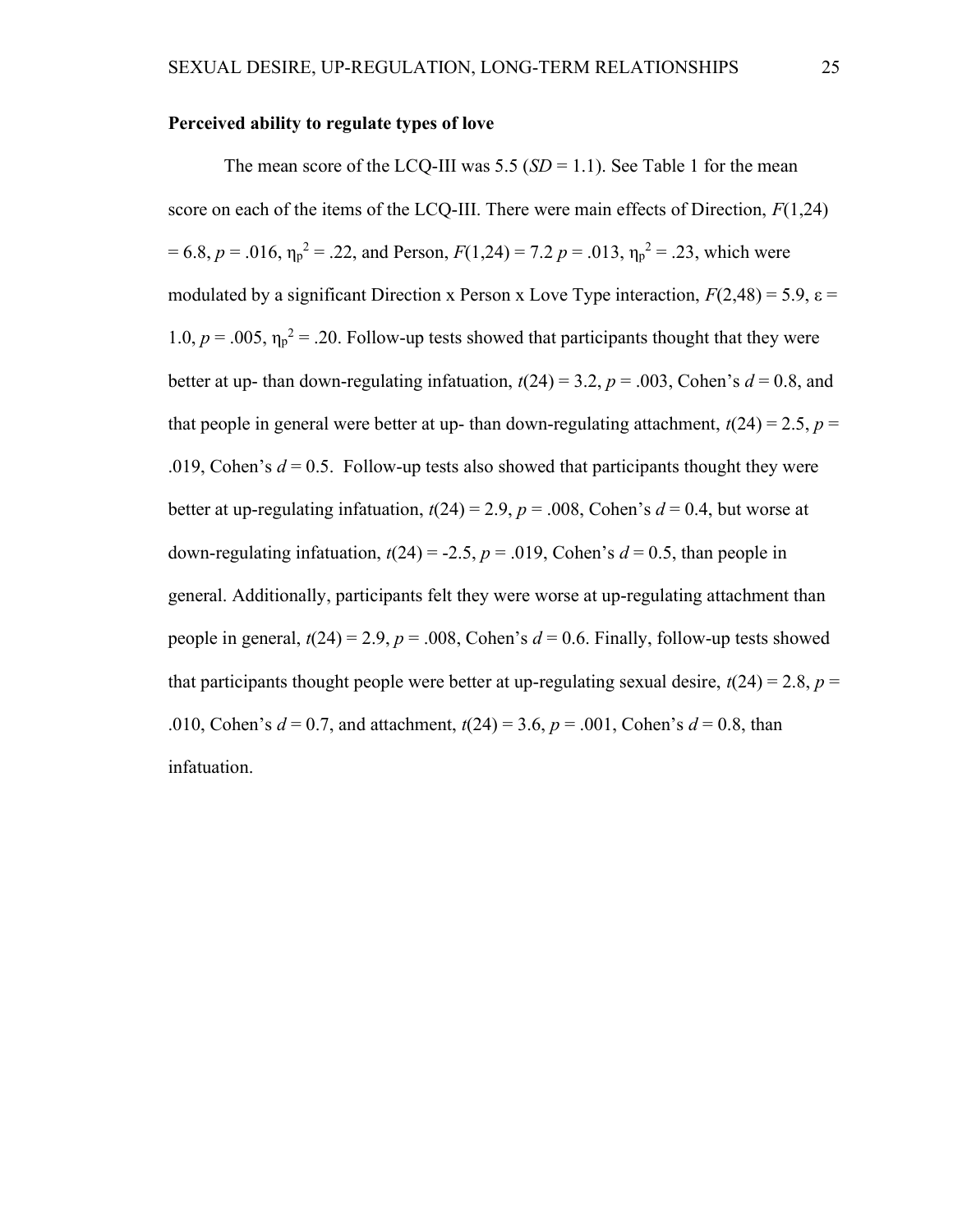| Item | Construct               | Statement                                                        | M   | <b>SD</b> |
|------|-------------------------|------------------------------------------------------------------|-----|-----------|
| 1    | Sex-Up-Self             | When I want to, I can increase how much sexual<br>desire I feel. | 5.7 | 2.1       |
| 2    | Sex-Up-People           | If they want to, people can increase their sexual<br>desire.     | 6.3 | 1.7       |
| 3    | Sex-Down-Self           | I can purposefully decrease how much sexual desire I<br>feel.    | 5.0 | 2.2       |
| 4    | Sex-Down-People         | People can deliberately decrease their sexual desire.            | 5.7 | 2.1       |
| 5    | Infatuation-Up-Self     | I can make feelings of infatuation more intense.                 | 5.8 | 1.8       |
| 6    | Infatuation-Up-People   | People can enhance feelings of infatuation at will.              | 5.0 | 2.0       |
| 7    | Infatuation-Down-Self   | I can reduce the intensity of infatuation at will.               | 4.1 | 2.4       |
| 8    | Infatuation-Down-People | People can make feelings of infatuation less intense.            | 5.2 | 2.2       |
| 9    | Attachment-Up-Self      | I can intentionally enhance feelings of attachment.              | 5.5 | 2.5       |
| 10   | Attachment-Up-People    | People can make feelings of attachment more intense.             | 6.6 | 1.9       |
| 11   | Attachment-Down-Self    | I can make feelings of attachment less intense.                  | 5.1 | 2.2       |
| 12   | Attachment-Down-People  | People can intentionally reduce the intensity of<br>attachment.  | 5.4 | 2.1       |

| Table 1                                                                  |  |
|--------------------------------------------------------------------------|--|
| Mean scores on the Items of the Love Control Questionnaire III (LCQ-III) |  |

Note. The items were presented to participants in a pseudorandom order and the response scale ranged from 1 (totally disagree) to 9 (totally agree).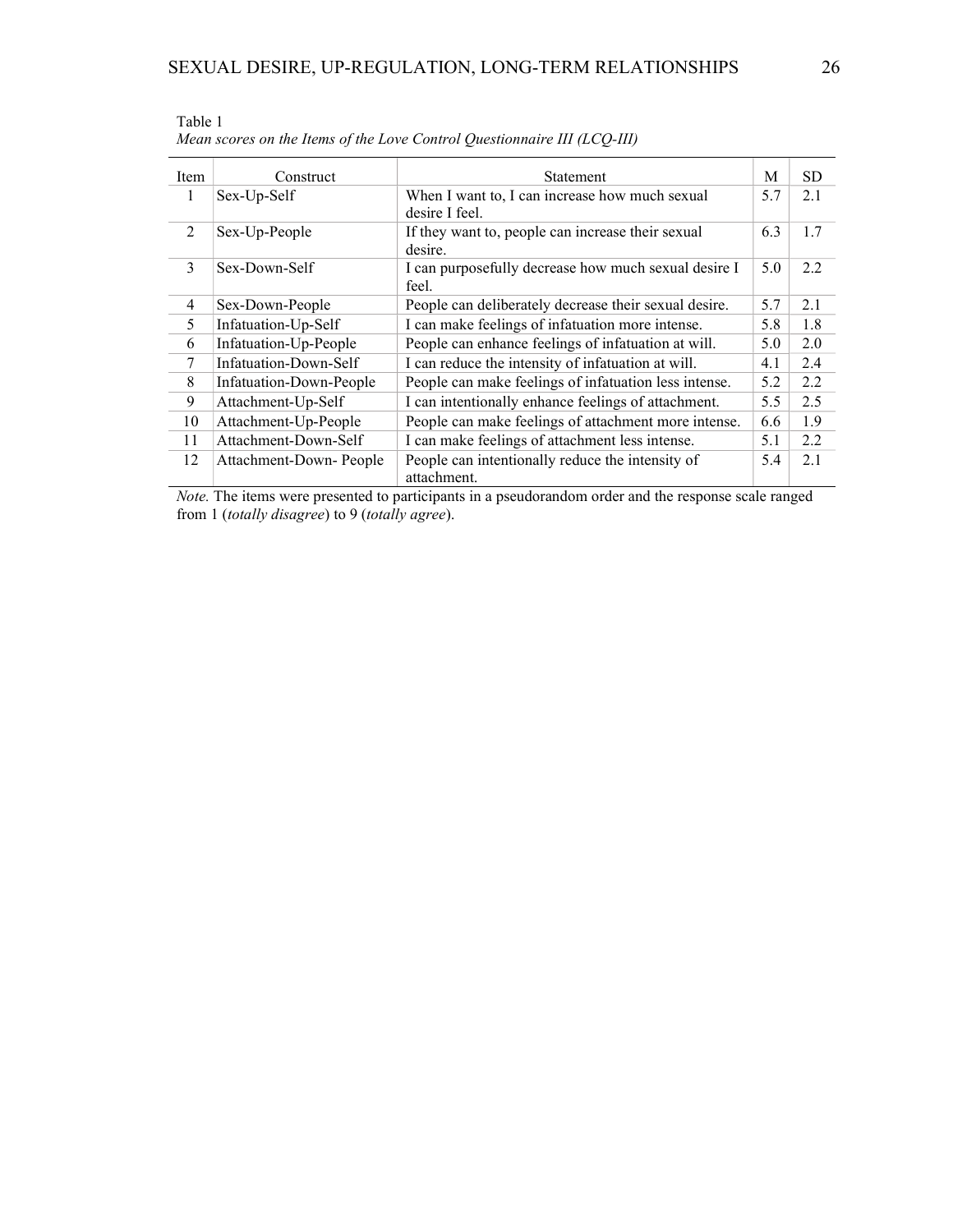#### **Discussion**

Previous research has shown that regulation can be used to change the intensity of current feelings of romantic love (Langeslag & Sanchez, 2017; Langeslag & Van Strien, 2016). The study's primary goal was to investigate three regulation strategies that could be used to increase sexual desire in long-term relationships: positive reappraisal of partner, reappraisal of sexual desire decline, and sexual imagery. Participants who were in a long-term relationship performed these three regulation strategies along with no regulation before passively viewing pictures of their partner. This task resembled everyday life, in that people in long-term relationships who experience diminished sexual desire may wish to increase their sexual desire for their partner before seeing (interacting?) with their partner. In the current study, thinking about hypothetical sexual scenarios (i.e., sexual imagery) involving the partner increased sexual desire for and infatuation with the partner.

We expected that all three regulation strategies would increase feelings of sexual desire for the partner. Participants had more sexual desire for their partner after performing sexual imagery (e.g., "Imagine you and your partner having sex"), but there was no change in intensity of sexual desire for their partner after positive reappraisal of partner and reappraisal of sexual desire decline strategies, so our hypothesis is only partially confirmed. As a result, positive reappraisal of partner and reappraisal of sexual desire decline do not seem to be effective up-regulation strategies for sexual desire. Surprisingly, while sexual desire typically declines over time in relationships (Clement, 2002; Herbenick et al., 2014), participants in our sample reported increased sexual desire over the course of their relationships. This could be due to memory bias when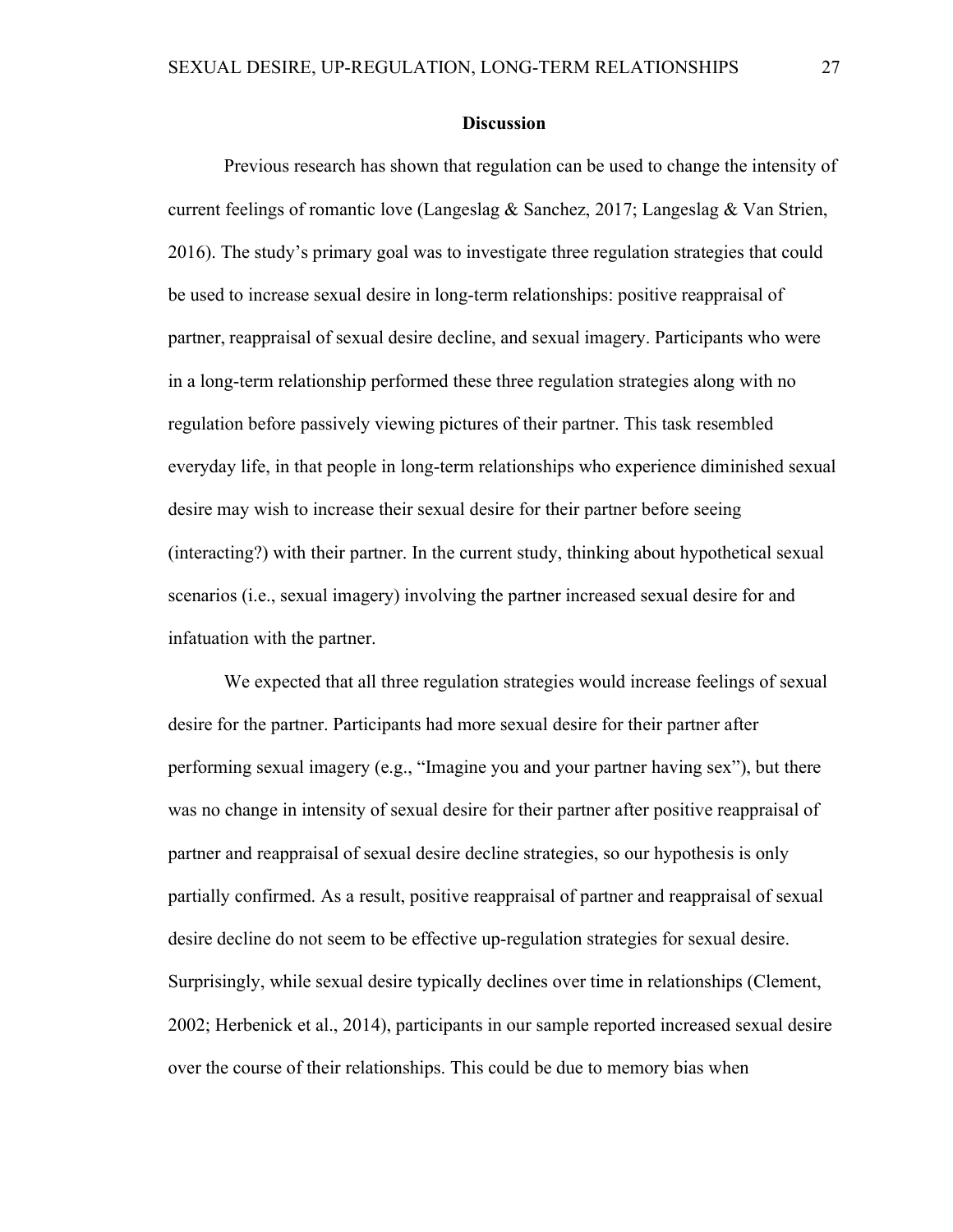retrospectively reporting, where people can misremember and misjudge the past as more positive or negative than it actually was and sometimes referred to as "rosy retrospection" (Mitchell & Thompson, 1994; Schacter, Chiao, & Mitchell, 2003). Given this consideration, it still may be beneficial to increase sexual desire.

While positive reappraisal of the partner did not increase sexual desire for the partner as expected, previous studies have shown that positive reappraisal is used for maintaining long-term relationships (Langeslag  $&$  Van Strien, 2016) and that relationship satisfaction is positively associated with sexual satisfaction (Brezsnyak & Whisman, 2004; Byers, 2005; Langeslag & Van Strien, 2016). Also, even though reappraisal of sexual desire decline did not increase sexual desire for the partner, therapists have found that relieving sexual anxiety can release inhibition and increase sexual desire (Mintz et al., 2017), and researchers have found that reinterpreting an emotion and accepting it without judgement (e.g., reappraisal of sexual desire decline) can decrease negative emotional experiences and increase positive affect (Hofmann et al., 2010; Webb et al., 2012). It is plausible that reappraisal of sexual desire decline prompts (i.e., "It's normal for sexual desire to diminish over time") simply induced neutral thoughts, neither relieving negative or increasing positive thoughts about sexual desire decline. The effectiveness of sexual imagery for increasing sexual desire for the partner extends previous empirical findings in which fantasizing about a partner increases sexual desire (Birnbaum et al., 2018) by focusing the effectiveness in long-term relationships exclusively. In short, sexual imagery could be used as an up-regulation strategy to maintain or increase sexual desire in long-term relationships.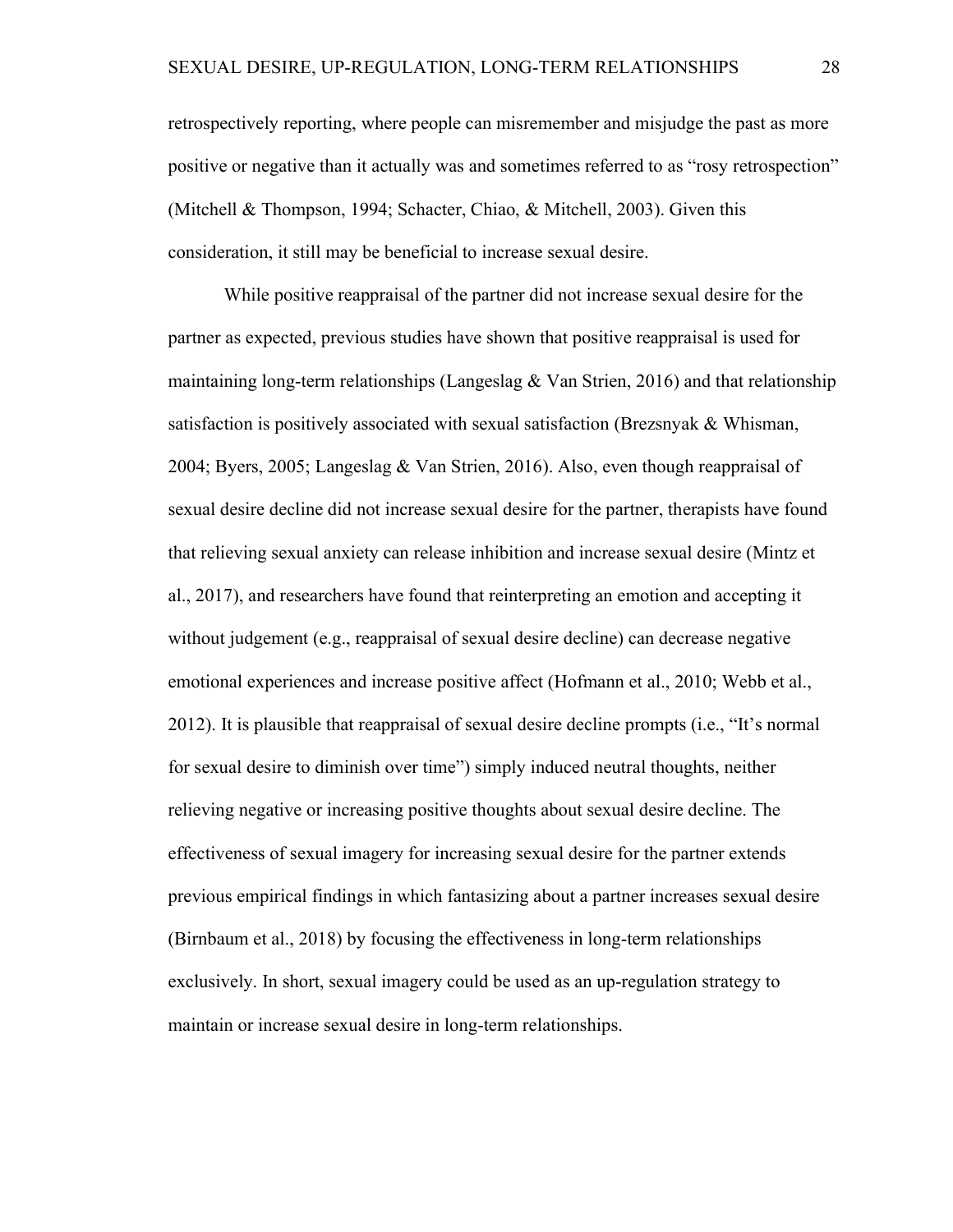The second goal of the study was to investigate whether the three strategies increase infatuation, attachment, and relationship satisfaction in long-term relationships. We expected that reappraisal of sexual desire decline and sexual imagery would increase infatuation and attachment for the partner. Sexual imagery made participants feel more infatuated with their partner but did not make them feel more attached, partially confirming our hypothesis. Reappraisal of sexual desire decline did not increase infatuation nor attachment, which was opposite of our hypothesis. We also expected that positive reappraisal would increase feelings of attachment, but not infatuation for the partner (Langeslag & Van Strien, 2016). Our hypothesis is in line with previous findings in which positive reappraisal did not increase infatuation for the partner. However, in contrast to our hypothesis, positive reappraisal of partner did not increase feelings of attachment for the partner. Although positive reappraisal was previously shown to be an effective up-regulation strategy for attachment (Langeslag & Van Strien, 2016), in context of this study, it does not appear to be an effective strategy. It could be that the effects typically induced by positive reappraisal may have been overshadowed by sexual imagery having favorable effects on infatuation, particularly given that attachment is a calm feeling of emotional bonding whereas infatuation is an overwhelming, amorous feeling (Langeslag et al., 2013). Also, since participants also reported to feel relatively high levels of attachment, it may be that our hypothesis about positive reappraisal was not supported due to a ceiling effect. We further expected to find that all three regulation strategies would increase relationship satisfaction, but none of the three regulation strategies did. Considering participants reported to feel relatively high levels of relationship satisfaction, it may be that our hypothesis about relationship satisfaction also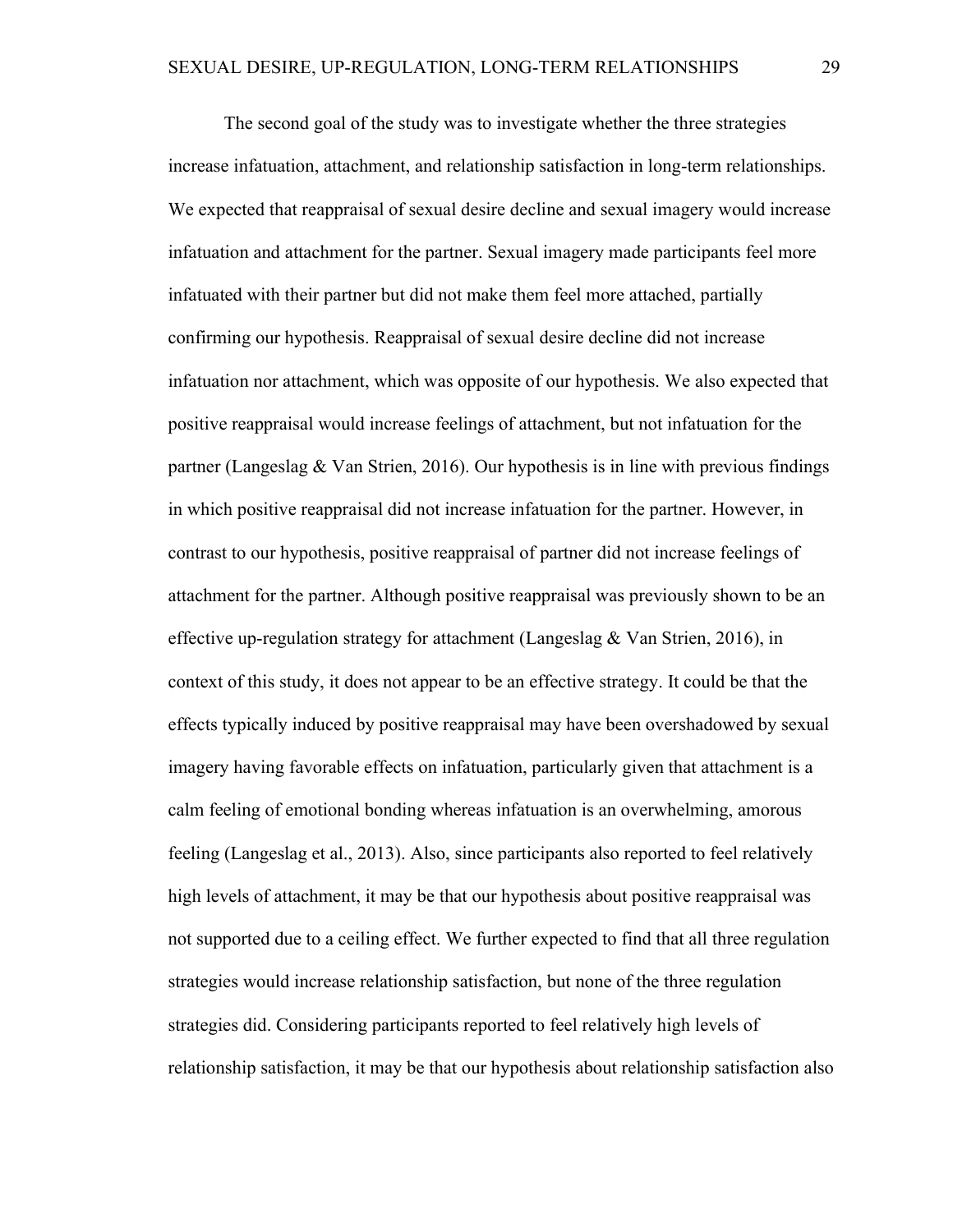was not supported due to a ceiling effect. It would be interesting to examine in a future study whether these strategies would be beneficial for those reporting low relationship satisfaction.

The third goal of the study was to investigate whether the three strategies would influence motivated attention to the partner, as indicated by the LPP amplitude. We expected that all three strategies would increase the LPP amplitude in response to a picture of the partner. Contrary to our hypothesis, the three regulation strategies did not change the LPP amplitude in response to partner pictures between 400 and 1000 ms time window. So we did not find any evidence that the three strategies increased motivated attention for a long-term partner.

A strength of the current study is the experimental manipulation of strategy use. Instead of assessing associations between spontaneous strategy use and outcome variables related to increased sexual desire for the partner, we manipulated strategy use within participants in a regulation task and tested how that affected the outcome variables, which allows for

demonstrating causality (Goodwin, 1998). A limitation of manipulating strategy use within

participants, however, is that it only allowed for assessment of the short-term effects of regulation. In order to evaluate which regulation strategies would best help people increase sexual desire, it would be essential to consider both the short-term and long-term effects. Another potential limitation of the current study is that the majority of participants were women. It was difficult to recruit men, perhaps due to men being less likely to participate in a study about sexual desire than women. For this reason, we had to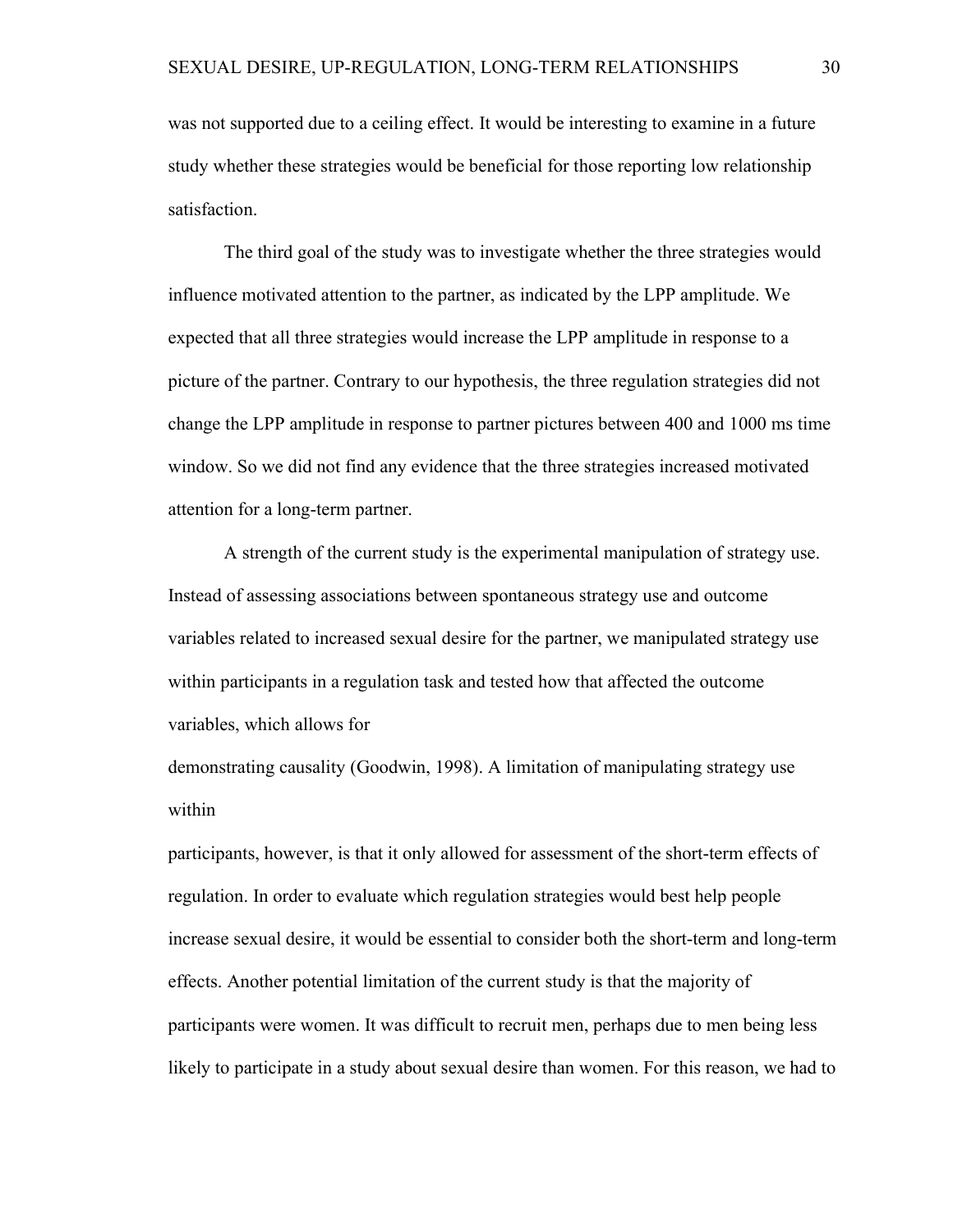sacrifice gender balance in favor of reaching the intended sample size. Even though the current results may be more generalizable to women than men, it may be women who might benefit most from up-regulating sexual desire as they report low sexual desire more often than men (Mintz et al., 2017).

To conclude, because diminished sexual desire is a common concern for couples in long-term relationships, up-regulation of sexual desire may help maintain or increase sexual desire for the partner. This is particularly important given conflicts about sex are concerns that often bring couples to therapy (McCarthy & Wald, 2015). Notably, another benefit is that up-regulation of sexual desire using sexual imagery can be used intrapersonally. Being able to up-regulate sexual desire for a partner privately can help couples avoid potential distress in their relationship that may arise when one partner discloses diminished sexual desire for the other partner. In addition to helping individuals who experience diminished sexual desire, it could also be beneficial for individuals who are looking for ways to keep their sexual relationship healthy and intact. Sexual imagery could also be used to increase feelings of infatuation for the partner, which typically decreases over time (Langeslag et al., 2013). As can be seen, up-regulation of sexual desire has important implications in everyday life and in clinical settings, such as maintaining the sexual desire aspect of relationships, increasing love feelings, and preventing or reducing relationship distress due to diminished sexual desire for the partner, just to name a few. Given the clear benefits, up-regulation of sexual desire is worthy of further investigation.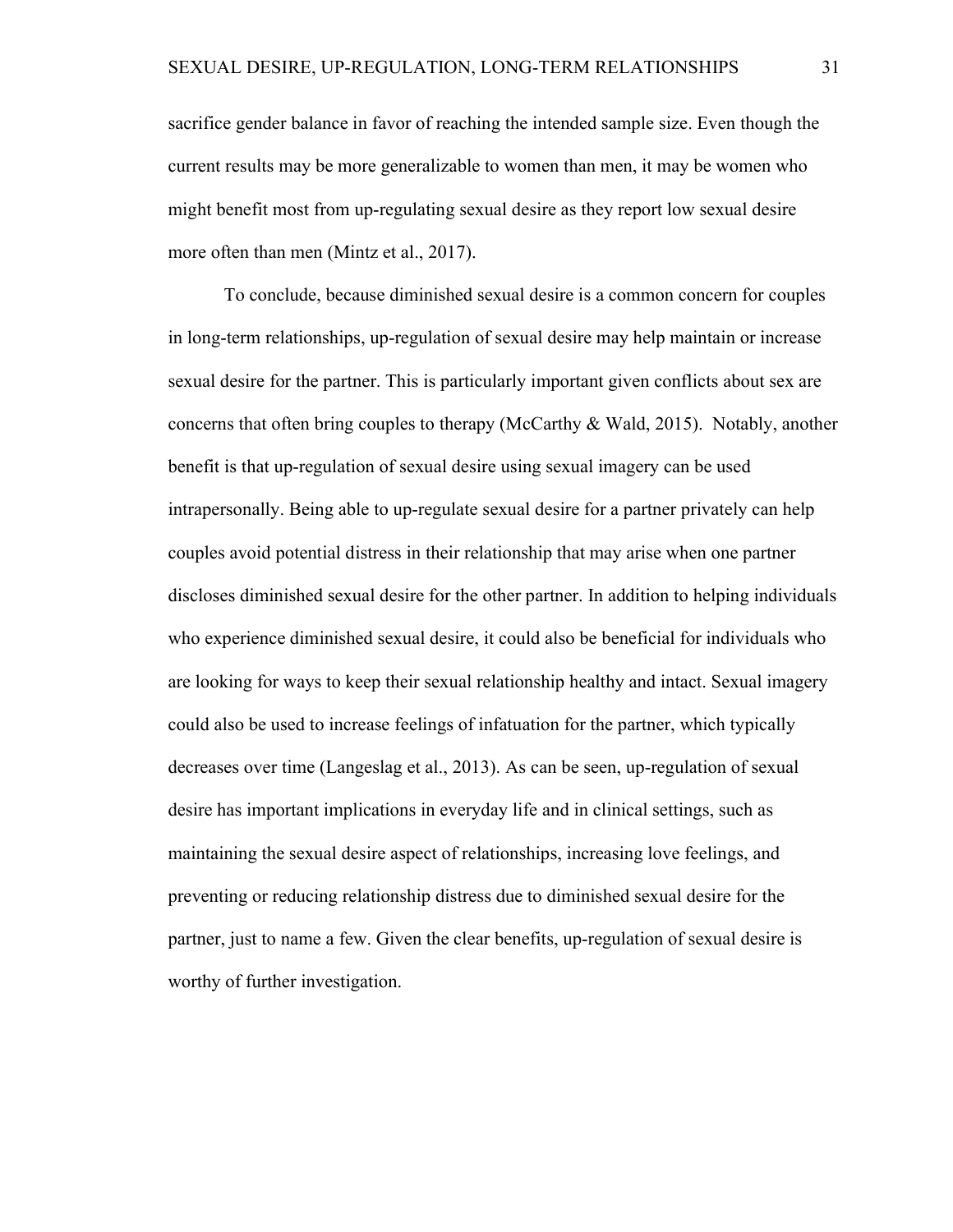# Acknowledgments

This work was supported by the University of Missouri-St. Louis research board. The funder had no role in the study design, or in the collection, analysis and interpretation of data; in the writing of the report; or in the decision to submit the article for publication. We thank Carissa Philippi, Ph.D. and Suzanne Welcome, Ph.D. for their suggestions and support.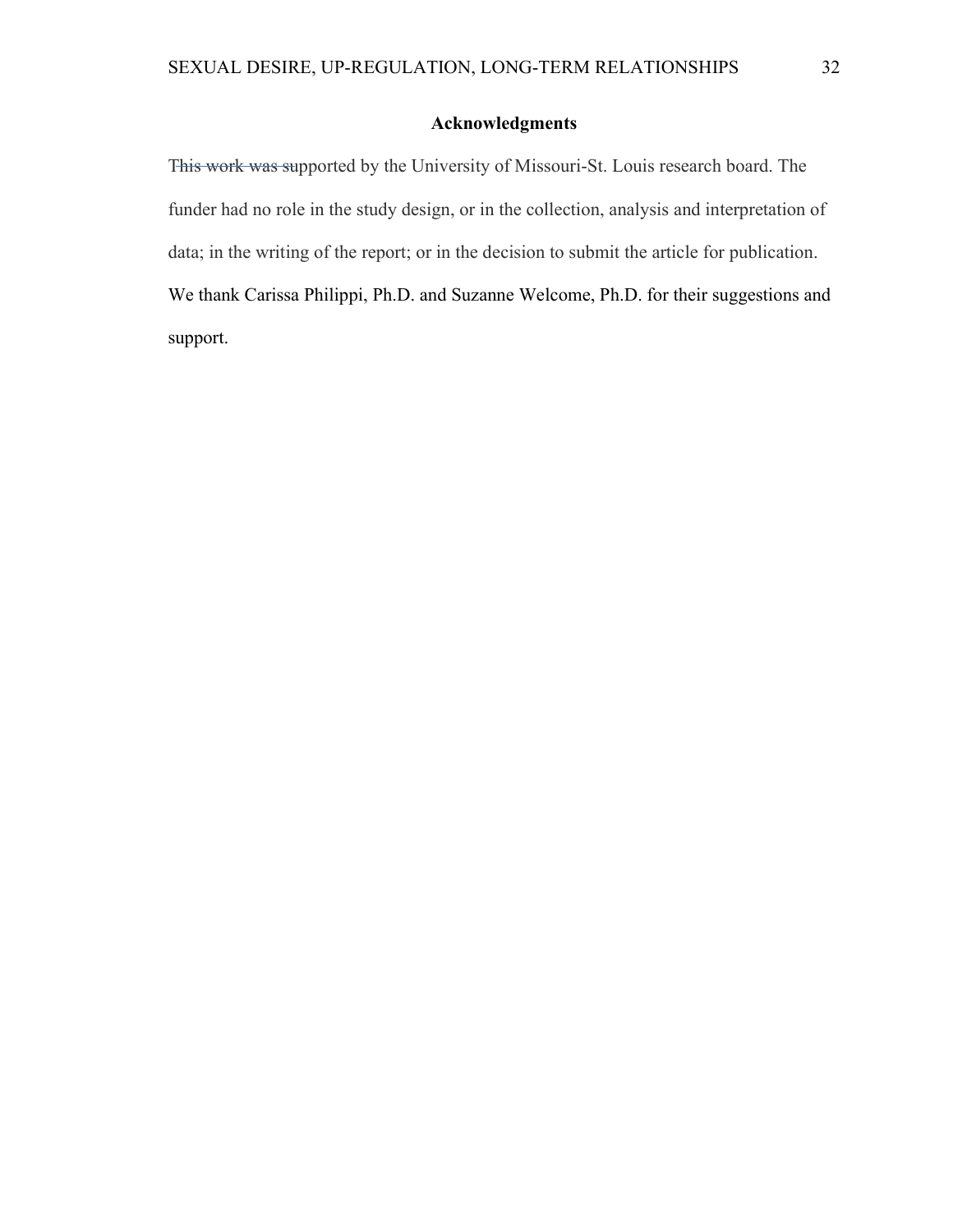## References

- Ayduk, O., Mischel, W., & Downey, G. (2002). Attentional mechanisms linking rejection to hostile reactivity: The role of "hot" vs "cool" focus. Psychological Science, 13, 443-448.
- Basson, R. (2008). Women's sexual function and dysfunction: Current uncertainties, future directions. International Journal of Impotence Research, 20(5), 466-478.
- Birnbaum, G. E., Kanat-Maymon, Y., Mizrahi, M., Recanti, M., & Orr, R. (2018). What fantasies can do to your relationship: The effects of sexual fantasies on couple interactions. Personality and Social Psychology Bulletin. doi:https://doi.org/10.1177/0146167218789611
- Blumstein, P., & Schwartz, P. (1983). American couples: Money, work, sex. New York, NY: William Morrow.
- Brezsnyak, M., & Whisman, M. A. (2004). Sexual desire and relationship functioning: The effects of marital satisfaction and power. Journal of Sex and Marital Therapy, 30(3), 199-217.
- Brotto, L. A. (2017). Evidence-based treatments for low sexual desire in women. Frontiers in Neuroendocrinology, 45, 11-17. doi:10.1016/j.yfrne.2017.02.001
- Bryden, M. P. (1982). Laterality: Functional asymmetry in the normal brain. New York: Academic Press.
- Busby, D. M., Christensen, C., Crane, D. R., & Larson, J. H. (1995). A revision of the dyadic adjustment scale for use with distressed and nondistressed couples: Construct hierarchy and multidimensional scales. Journal of Marital and Family Therapy, 21(3), 289-308.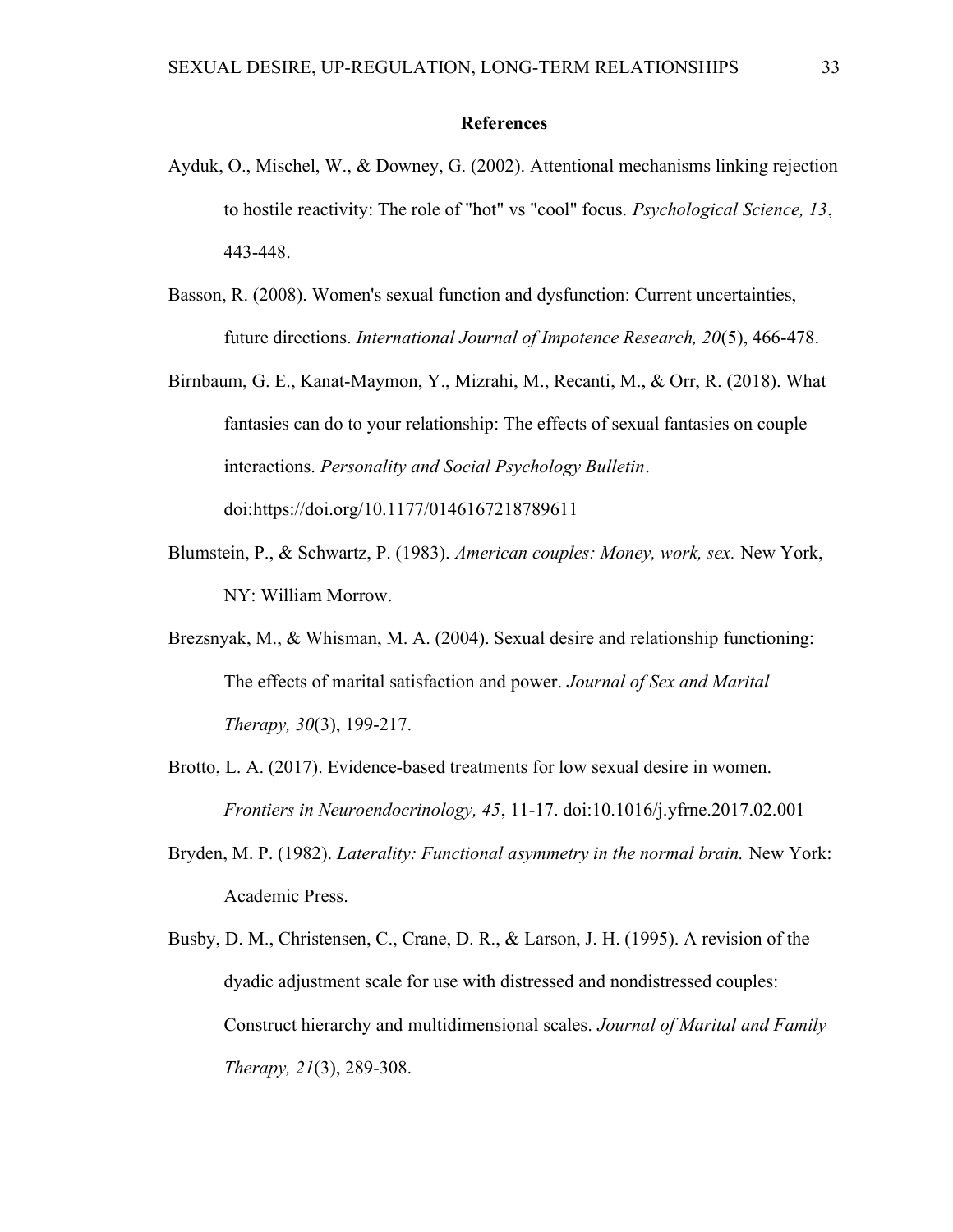- Buster, J. E., Kingsberg, S. A., Aguirre, O., Brown, C., Breaux, J. G., Buch, A., . . . Casson, P. (2005). Testosterone patch for low sexual desire in surgically menopausal women: A randomized trial. Obstetrics & Gynecology, 105(5), 944- 952.
- Byers, E. S. (2005). Relationship satisfaction and sexual satisfaction: A longitudinal study of individuals in long-term relationships. The Journal of Sex Research 42(2), 113-118.
- Clement, U. (2002). Sex in long-term relationships: A systemic approach to desire problems. Archives of Sexual Behavior, 31(3), 241-246. doi:https://doi.org/10.1023/A:1015296718952
- Cutuli, D. (2014). Cognitive Reappraisal and expressive suppression strategies role in the emotion regulation: An overview on their modulatory effects and neural correlates. Frontiers in Systems Neuroscience, 8. doi:10.3389/fnsys.2014.00175
- Fallis, E. E., Rehman, U. S., Woody, E. Z., & Purdon, C. (2016). The longitudinal association of relationship satisfaction and sexual satisfaction in long-term relationships. Journal of Family Psychology, 30(7), 822-831.
- Goldey, K. L., & Van Anders, S. M. (2012). Sexual arousal and desire: Interrelations and responses to three modalities of sexual stimuli. Journal of Sex Medicine, 9(9), 2315-2329.
- Goodwin, C. J. (1998). Research in psychology: Methods and design (2nd ed.). New York, NY: Wiley.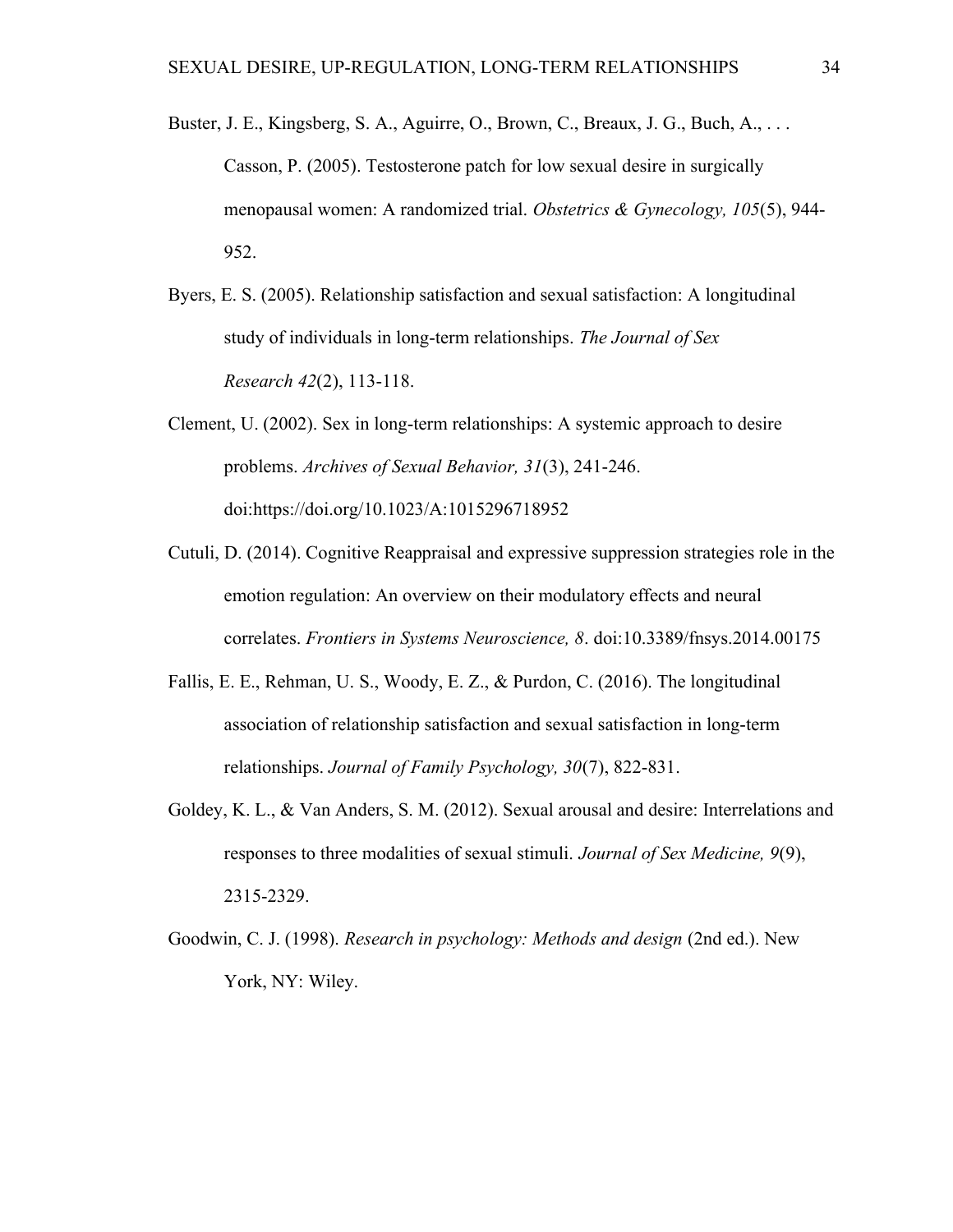- Gratton, G., Coles, M. G., & Donchin, E. (1983). A new method for off-line removal of ocular artifact. Electroencephalography and Clinical Neurophysiology, 55, 468- 484.
- Gross, J. J. (2002). Emotion regulation: Affective, cognitive, and social consequences. Psychophysiology, 39, 281-291.
- Gross, J. J., & John, O. P. (2003). Individual differences in two emotion regulation processes: Implications for affect, relationships, and well-being. Journal of Personality and Social Psychology, 85(2), 348-362.
- Gross, J. J., & Thompson, R. A. (2007). Emotion regulation: Conceptual foundations. In J. J. Gross (Eds.),. In Handbook of emotion regulation (pp. 3-24). New York, NY: Guildford Press.
- Hackett, G., Cole, N., Saghir, A., Jones, P., Strange, R. C., & Ramachandran, S. (2017). Testosterone replacement therapy: Improved sexual desire and erectile function in men with type 2 diabetes following a 30-week randomized placebo-controlled study. Andrology, 5(5), 905-913.
- Hajcak, G., MacNamara, A., & Olvet, D. M. (2010). Event-related potentials, emotion, and emotion regulation: An integrative review. Developmental Psychology, 35(2). doi:http://dx.doi.org/10.1080/87565640903526504
- Hajcak, G., Moser, J. S., & Simons, R. F. (2006). Attending to affect: appraisal strategies modulate the electrocortical response to arousing pictures. Emotion, 6, 517-522.
- Hajcak, G., Weinberg, A., MacNamara, A., & Foti, D. (2011). ERP's and the study of emotion. In S.J. Luck & E.S. Kappenman (Eds.),. In The Oxford handbook of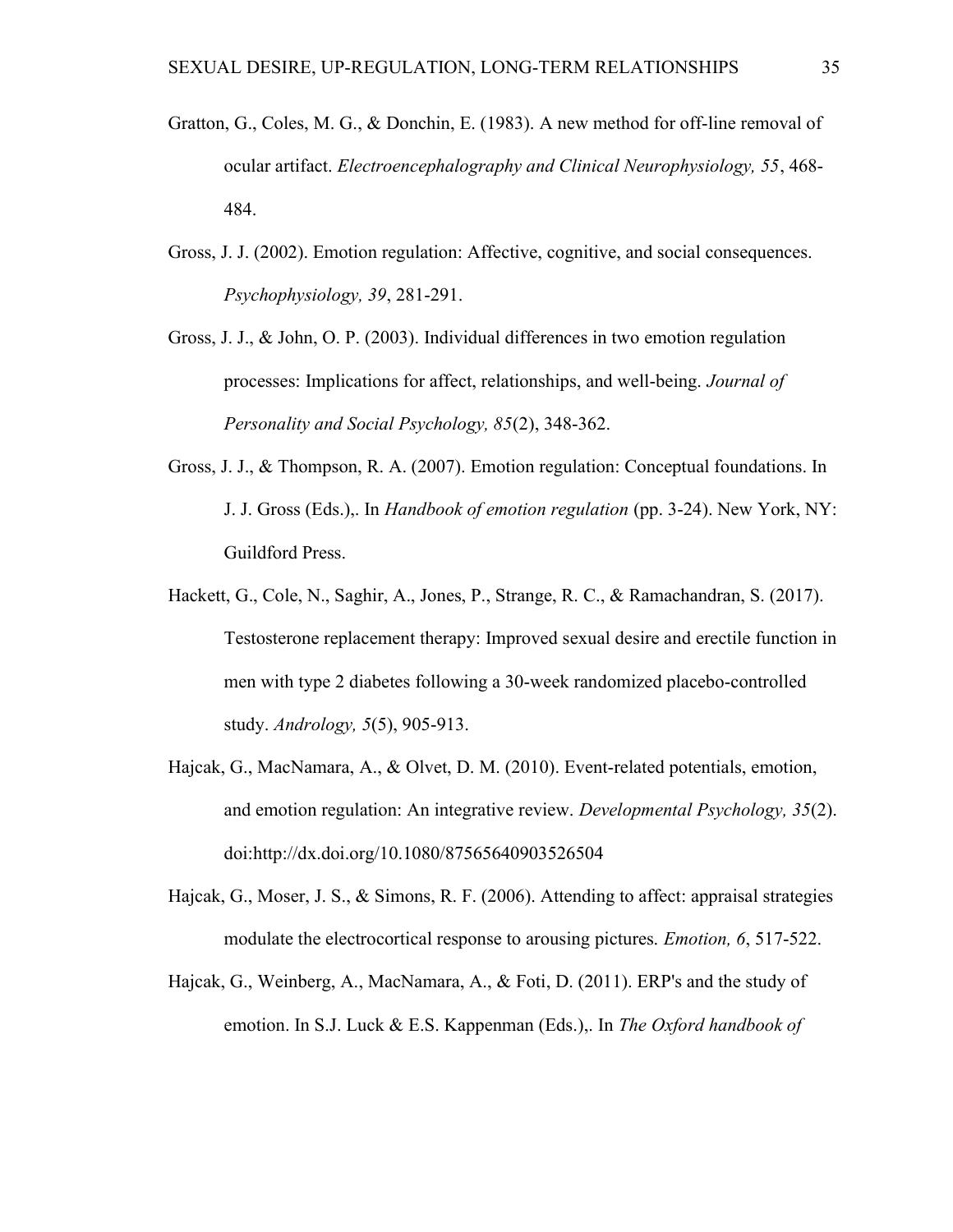event-related potential components (pp. 441-472). Oxford, UK: Oxford University Press.

- Hall, K. (2010). The canary in the coal mine: Reviving sexual desire in long-term relationships. In S.R. Leiblum (Ed.). In Treating Sexual Desire Disorders: A clinical casebook. (pp. 61-74). New York: Guilford.
- Herbenick, D., Mullinax, M., & Mark, K. (2014). Sexual desire discrepancy as a feature, not a bug, of long-term relationships: Women's self-reported strategies for modulating sexual desire. Journal of Sexual Medicine, 11(9), 2196-2206. doi:https://doi.org/10.1111/jsm.12625
- Hofmann, S. G., & Asmundson, G. J. (2008). Acceptance and mindfulness-based therapy: New wave or old hat? Clinical Psychology Review, 28, 1-16. doi:http://dx.doi.org/10.1016/j.cpr.2007.09.003
- Hofmann, S. G., Sawyer, A. T., Witt, A. A., & Oh, D. (2010). The effect of mindfulnessbased therapy on anxiety and depression: A meta-analytic review. Journal of Consulting and Clinical Psychology, 78, 169-183.
- Hucker, A., & McCabe, M. P. (2014). Incorporating mindfulness and chat groups into an online cognitive behavioral therapy for mixed female sexual problems. Journal of Sex Research, 52(6), 627-639.

Kross, E., Ayduk, O., & Mischel, W. (2005). When asking "why" does not hurt: Distinguishing rumination from reflective processing of negative emotions. Psychological Science, 16, 709-715.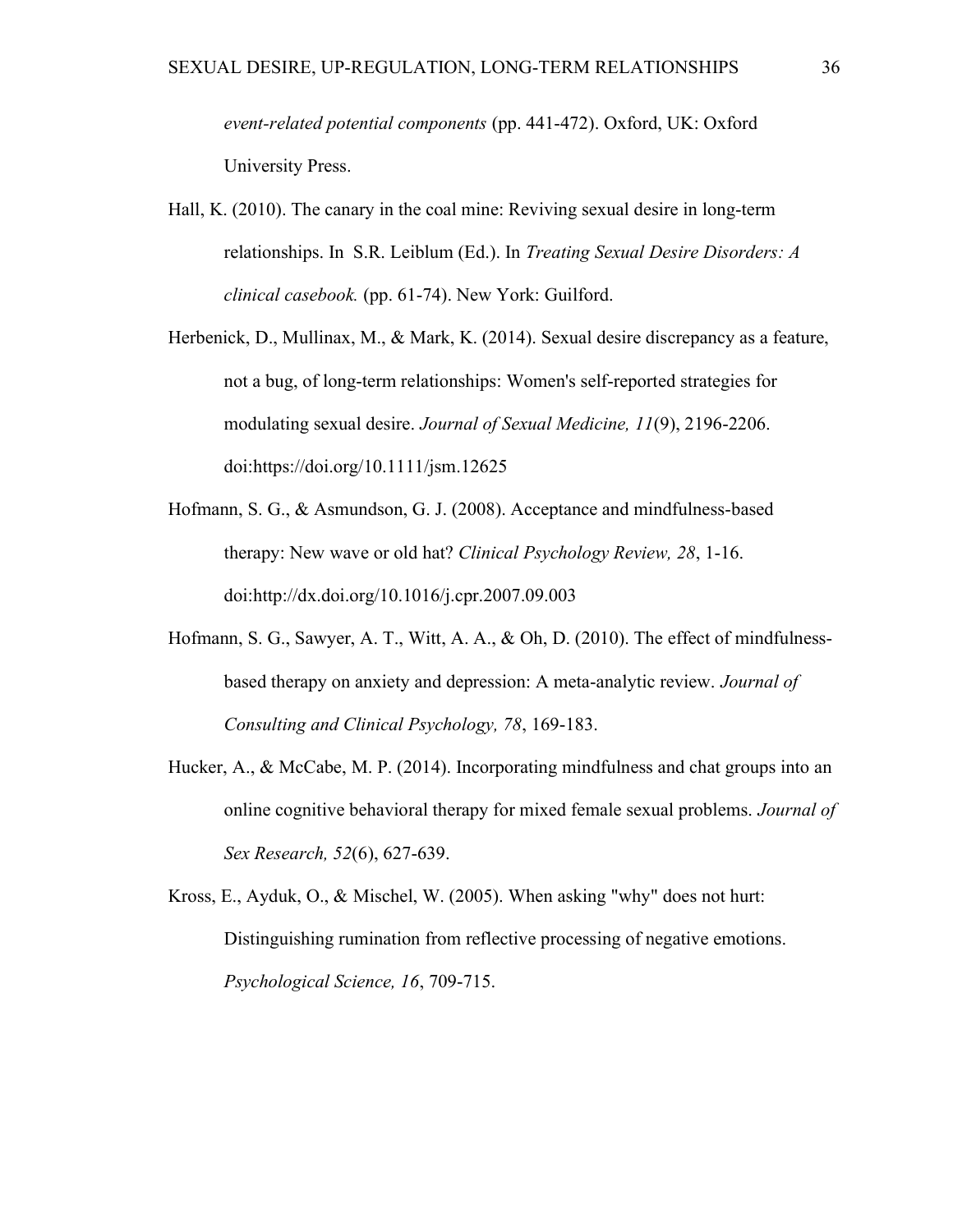- Langeslag, S. J. E., Franken, I. H., & Van Strien, J. W. (2008). Dissociating love-related attention from task-related attention: An event-related potential oddball study. Neuroscience Letters, 431.
- Langeslag, S. J. E., Jansma, B. M., Franken, I. H., & Van Strien, J. W. (2007). Eventrelated potential responses to love-related facial stimuli. Biological Psychology, 76, 109-115.
- Langeslag, S. J. E., Muris, P., & Franken, I. A. (2013). Measuring romantic love: Psychometric properties of infatuation and attachment scales. Journal of Sex Research, 50(8), 739-747.
- Langeslag, S. J. E., & Sanchez, M. E. (2017). Down-regulation of love feelings after a romantic breakup: Self-report and electrophysiological data. Journal of Experimental Psychology: General, 147(720-733).
- Langeslag, S. J. E., & Van Strien, J. W. (2016). Regulation of romantic love feelings: Preconceptions, strategies, and feasibility. *PLoS ONE*, 11(8), e0161087.
- Lawrance, K., & Byers, E. S. (1995). Sexual satisfaction in long-term relationships: The interpersonal exchange model of sexual satisfaction. Personal Relationships, 2, 267-285.
- McCarthy, B., & Wald, L. M. (2015). Strategies and techniques to directly address sexual desire problems. Journal of Family Psychotherapy, 26(4), 286-298.
- Menahem, S. (n.d.). CPR for lesbian death bed. Institute for Personal Growth. Retrieved from http://www.ipgcounseling.com/publications/ipg-staff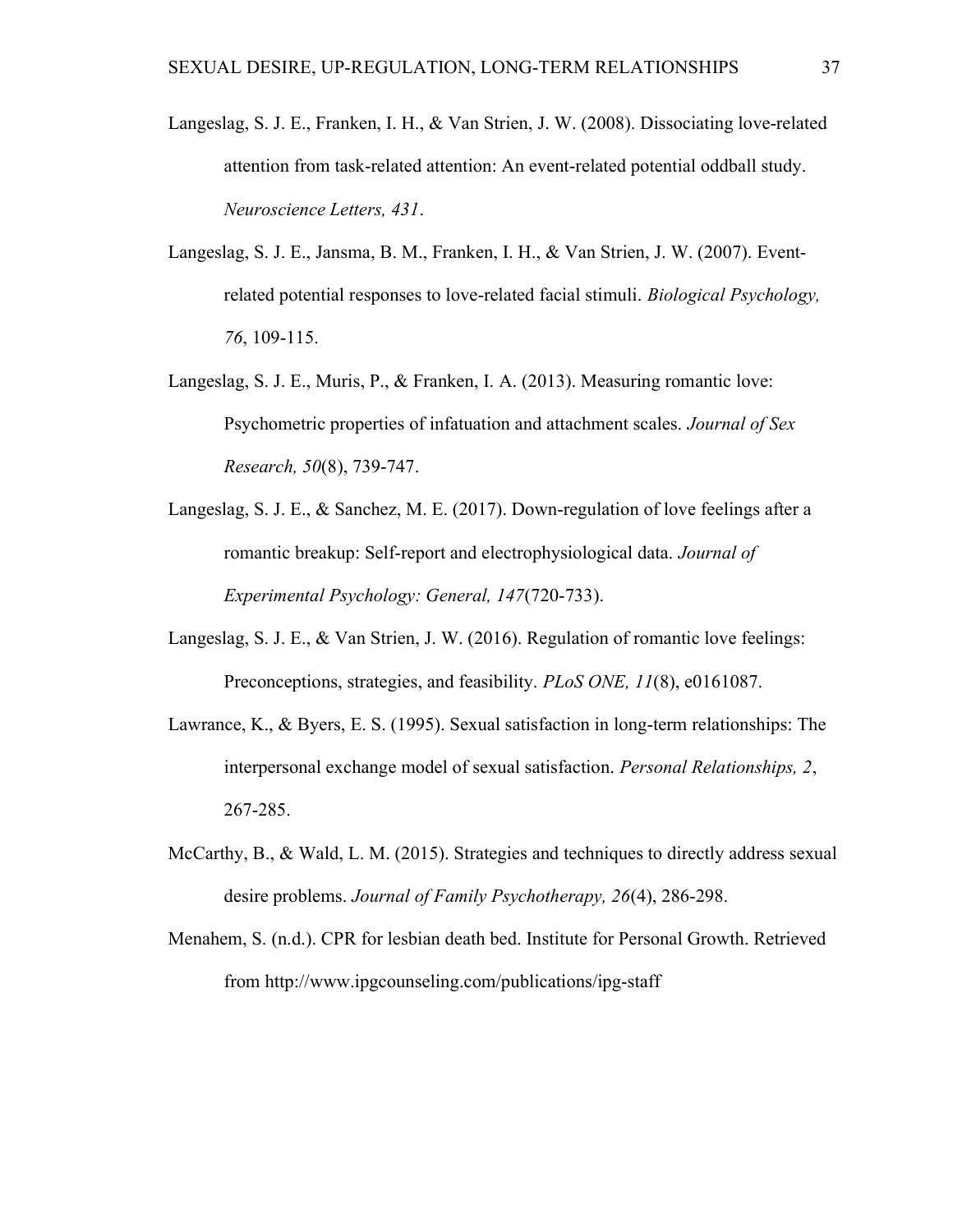- Mintz, L. B., Sanchez, J., & Heatherly, R. P. (2017). Treating lack of sexual passion in relationships. In Z.D. Peterson (Ed.). In The Wiley Handbook of Sex Therapy. Hoboken, NJ: John Wiley & Sons, Ltd.
- Mitchell, T., & Thompson, L. (1994). A theory of temporal adjustments of the evaluation of events: Rosy prospection and rosy retrospection. Advances in managerial cognition and organizational information processing. Greenwich, CT: JAI Press.
- Moran, T. P., Jendrusina, A. A., & Moser, J. S. (2013). The psychometric properties of the late positive potential. Brain Research, 1516, 66-75.
- Moyano, N., Vallejo-Medina, P., & Sierra, J. C. (2017). Sexual Desire Inventory: Two or three dimensions? Journal of Sex Research, 54(1), 105-116.
- Mueleman, J. H. E., & Van Lankveld, J. D. M. (2004). Hypoactive sexual desire disorder: An underestimated condition in men. BJU International, 95(3), 291-296. doi:https://doi.org/10.1111/j.1464-410X.2005.05285.x
- O'Carroll, R., & Bancroft, J. (1984). Testosterone therapy for low sexual interest and erectile dysfunction in men: A controlled study. British Journal of Psychiatry, 145, 146-151.
- Schacter, D. L., Chiao, J. Y., & Mitchell, J. P. (2003). The seven sins of memory: Implications for self. Annals of the New York Academy of Sciences, 1001(1), 226- 239.
- Schnarch, D. (2010). Using Crucible Therapy to treat sexual desire disorders. In S.R. Leiblum (Ed.),. In *Treating sexual desire disorders: A clinical casebook* (pp. 44-60). New York, NY: Guilford Press.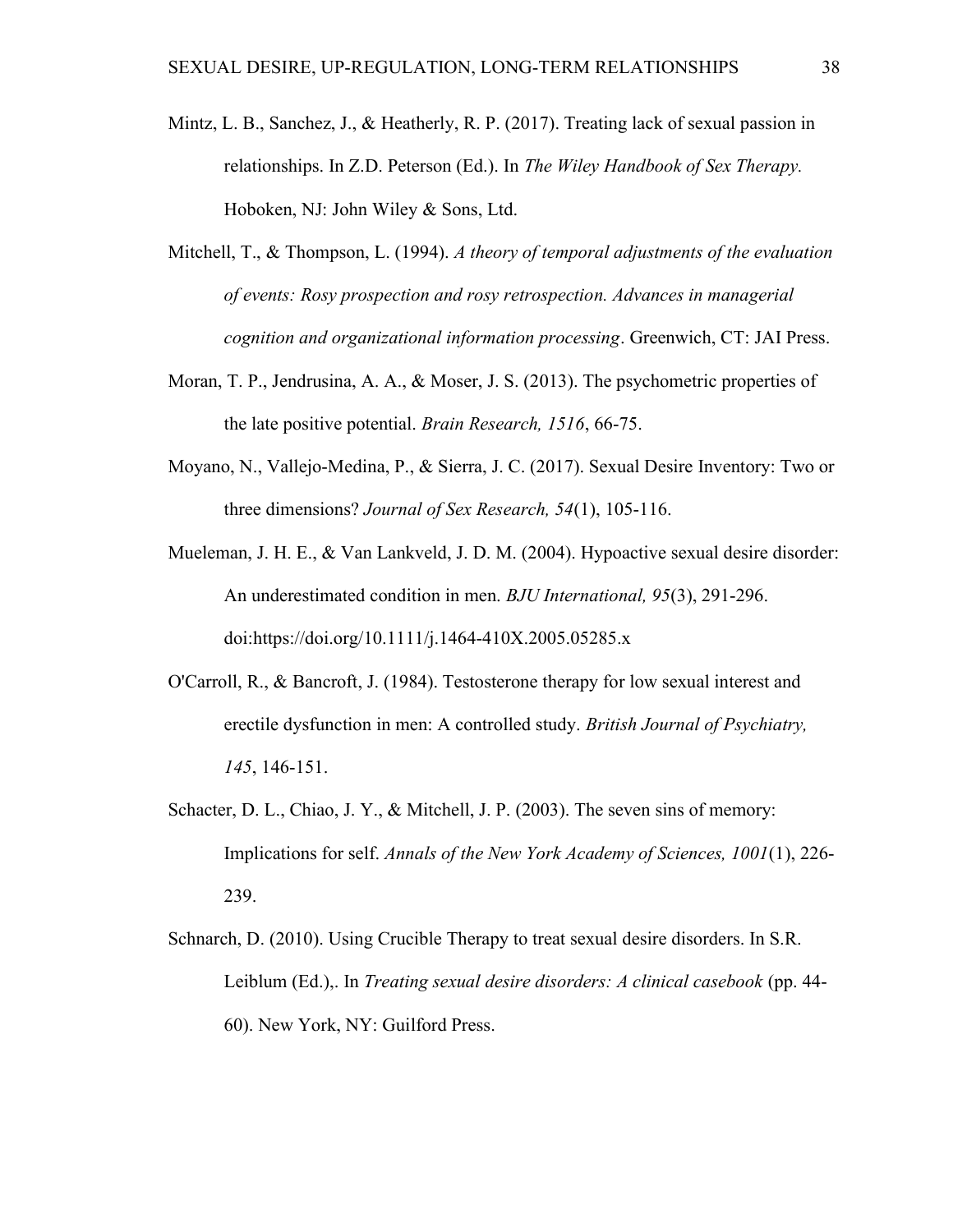- Schwartz, M. F., & Southern, S. (2018). An integrative model for treatment of sexual desire disorders. Family Journal, 26(2), 223-237. doi:10.1177/1066480718775734
- Shallcross, A., Troy, A., Boland, M., & Mauss, I. (2010). Let it be: Accepting negative emotional experiences predicts decreased negative affect and depressive symptoms. Behavior Research and Therapy, 48(9), 921-929.
- Silverstein, R. G., Brown, A. H., Roth, H. D., & Britton, W. B. (2011). Effects of mindfulness training on body awareness to sexual stimuli: Implications for female sexual dysfunction. Psychosomatic Medicine, 73(9), 817-825. doi:10.1097/PSY.0b013e318234e628
- Spector, I. P., Carey, M. P., & Steinberg, L. (1996). The Sexual Desire Inventory: Development factor structure, and evidence of reliability. Journal of Sex and Marital Therapy, 22, 175-190.
- Sprecher, S. (2002). Sexual satisfaction in premarital relationships: Associations with satisfaction, love, commitment, and stability. Journal of Sex Research, 39(3), 190- 196.
- Trudel, G., Marchand, A., Ravart, M., Aubin, S., Turgeon, L., & Fortier, P. (2001). The effect of a cognitive-behavioral group treatment program on hypoactive sexual desire in women. Sexual and Relationship Therapy, 16, 145-164.
- Velten, J., & Margraf, J. (2017). Satisfaction guaranteed? How individual, partner, and relationship factors impact sexual satisfaction within partnerships. PLoS ONE, 12(2). doi:https://doi.org/10.1371/journal.pone.0172855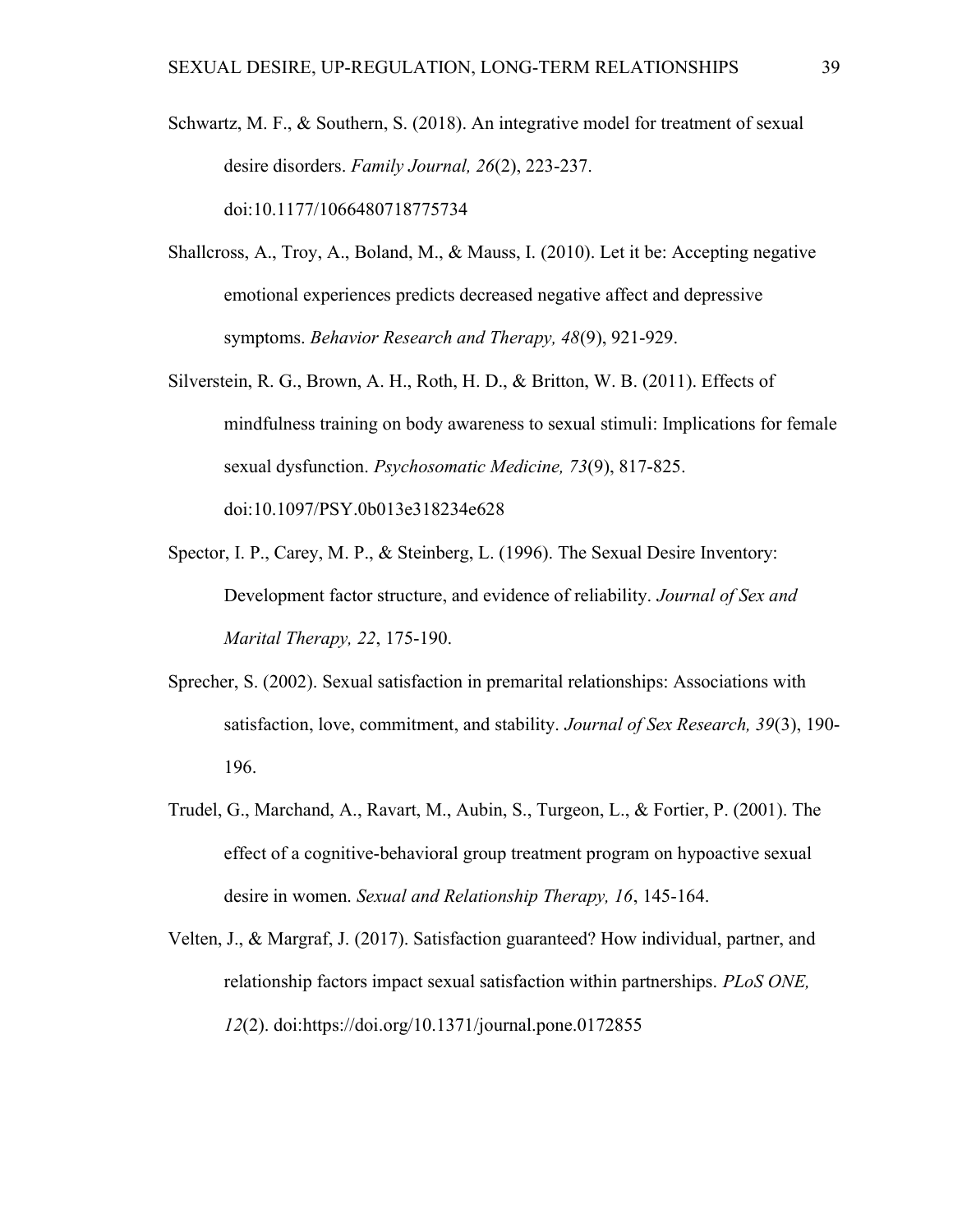- Webb, T. L., Miles, E., & Sheeran, P. (2012). Dealing with feeling: A meta-analysis of the effectiveness of strategies derived from the process model of emotion regulation. Psychological Bulletin, 138(4), 775-808.
- Young, T. L., Negash, S. M., & Long, R. M. (2009). Enhancing sexual desire and intimacy via metaphor of a problem child: Utilizing structural-strategic family therapy. Journal of Sex and Marital Therapy, 35(5), 402-417. doi:10.1080/00926230903065971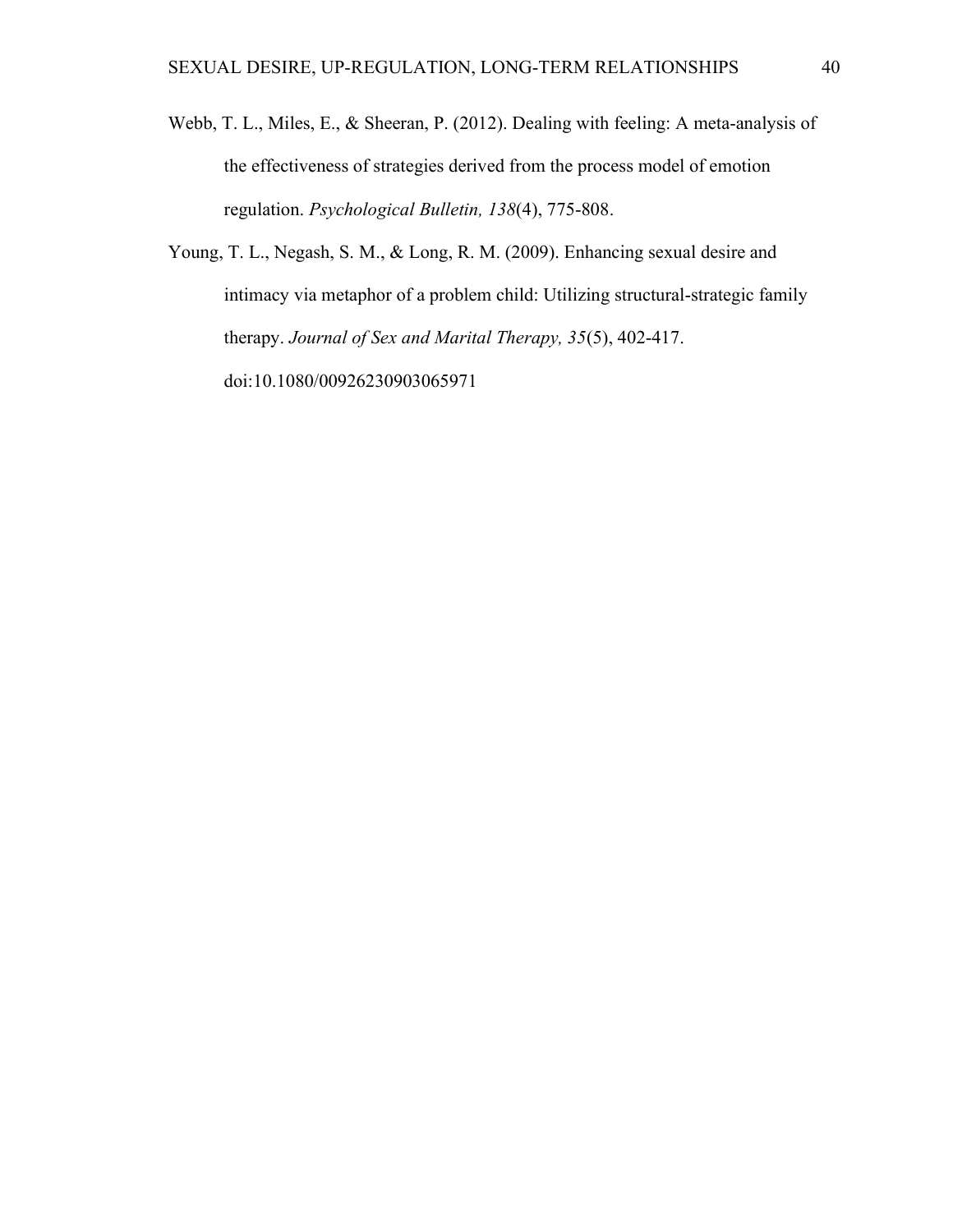# Appendix

#### Regulation Prompts

#### Positive Reappraisal of the Partner

- 1. Think of time when your partner showed respect for you.
- 2. Think about a value you appreciate about your partner.
- 3. Think of some ways your partner acts nice towards you.
- 4. Think of ways in which your partner supports you.
- 5. Think of a time when your partner made your day better.
- 6. Think of something you and your partner both like.
- 7. Think of something funny your partner says.
- 8. Think of something nice that your partner has said to you.
- 9. Think of a time when your partner complimented you.
- 10. Think of a way your partner makes you feel special.
- 11. Think of some of your partner's hobbies that you like.
- 12. Think of something your partner understands about you.
- 13. Think of a goal you and your partner have in common.
- 14. Think of something fun your partner participates in.
- 15. Think of a time your partner looked great.
- 16. Think of a habit of your partner that you like.
- 17. Think of something sweet your partner did.
- 18. Think of an outfit of your partner that you like.
- 19. Think about a time when your partner was nice to you.
- 20. Think of a time when your partner gave you a nice gift.
- 21. Think of a time when your partner helped you.
- 22. Think of something enjoyable your partner likes to watch on TV.
- 23. Think of a place your partner likes to travel.
- 24. Think of a physical feature that you like about your partner.
- 25. Think of a personality trait of your partner that you find appealing.
- 26. Think of something your partner said that made you feel loved.
- 27. Think of time your partner made you laugh.
- 28. Think of something your partner is really good at.
- 29. Think of a time when your partner stood up for you.
- 30. Think of a time your partner pleasantly surprised you.

#### Reappraisal of Sexual Desire Decline

- 1. It's normal for sexual desire to decrease over time in a relationship.
- 2. Sexual desire often diminishes over time.
- 3. It's normal for passion to decline as the chemical high of early attraction diminishes.
- 4. It's typical for libido to decline in long-term relationships.
- 5. It's typical for sexual desire to decrease as emotional bonding increases.
- 6. People often experience diminished passion in long-term relationships.
- 7. It's okay for sexual desire to decline while comfort in relationship increases.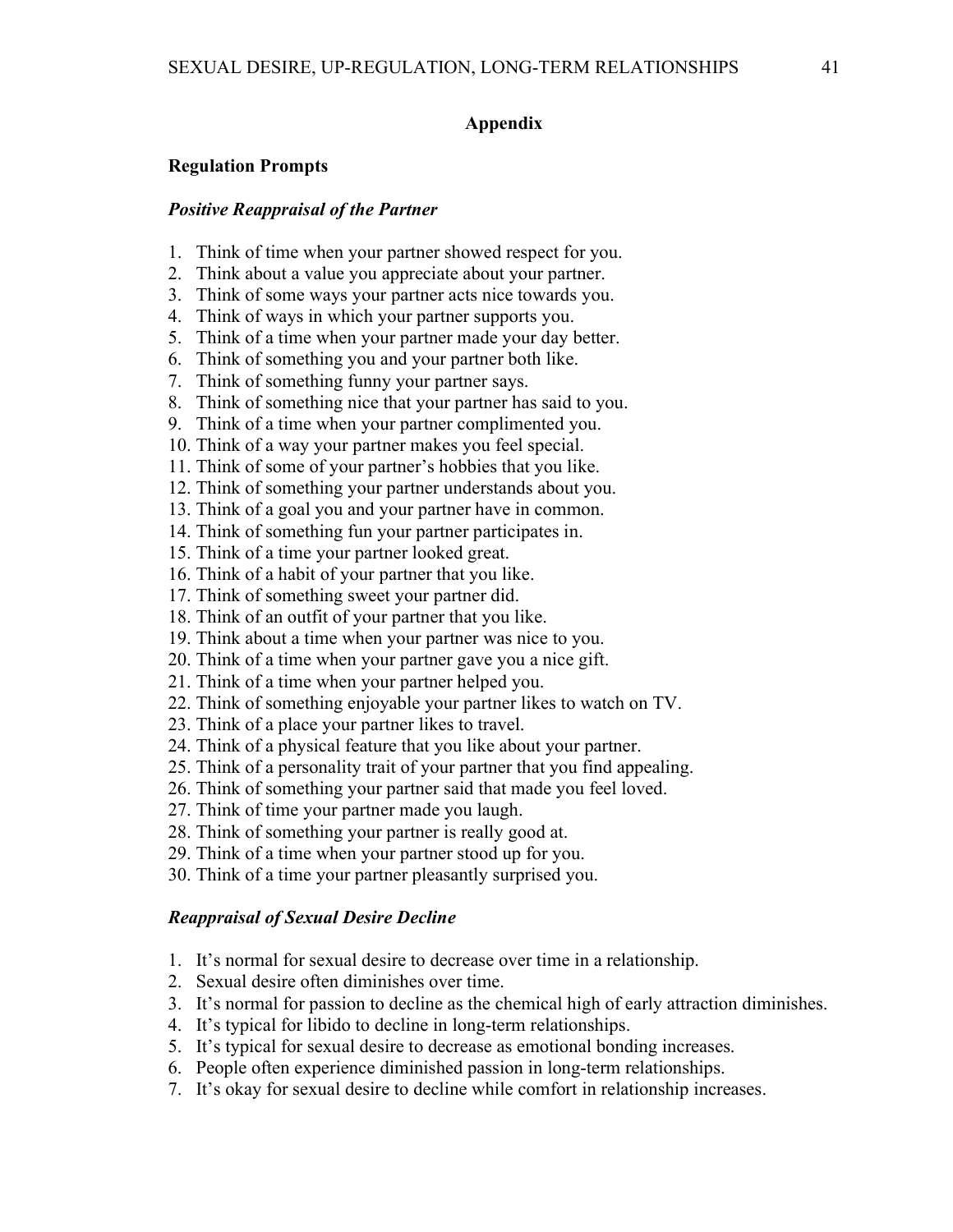- 8. Sexual desire often decreases while companionship increases.
- 9. People often experience diminished passion while other types of bonding increase.
- 10. It's typical for sex drive to decline when couples have been together for a while.
- 11. It's normal for passion to decrease in a long-term relationship.
- 12. It's normal for sexual desire to decrease as the infatuation wears off.
- 13. It's normal for sexual desire to decline as couples begin to bond in other ways.
- 14. People often experience reduced sexual desire for a long-term partner.
- 15. A diminished sex drive doesn't mean there's a problem with the relationship.
- 16. It's normal for sex drive to decrease even if the relationship is good.
- 17. It's typical for couples to experience decreased libido over time.
- 18. Sexual desire often decreases when attachment increases.
- 19. It's okay to have a lower libido than when you first met.
- 20. It's okay to feel low sexual desire while still feeling close to your partner.
- 21. It's normal for sexual desire to decline even when there's emotional intimacy.
- 22. It's okay for passion to decrease even when you enjoy being together.
- 23. People can experience a lack of passion even when the relationship is fine.
- 24. It's typical to experience reduced libido in long-term relationships.
- 25. It's normal for sex drive to decrease over the course of the relationship.
- 26. Reduced sexual desire doesn't necessarily mean a loss of love.
- 27. Diminished passion doesn't necessarily indicate a bad relationship.
- 28. It's okay to experience low sexual desire for a long-term partner.
- 29. As relationships progress, sexual desire often decreases.
- 30. Even in good relationships, couples often experience loss of passion.

#### Sexual Imagery

- 1. Imagine your partner sexually teasing you around others.
- 2. Imagine something naughty your partner could send you while at work.
- 3. Imagine being intimate with your partner later.
- 4. Imagine something your partner could say to make you feel sexy.
- 5. Imagine your partner wearing something you find sexy.
- 6. Imagine something playful your partner could do to turn you on.
- 7. Imagine a part of your partner's body that you find sexy.
- 8. Imagine being naked with your partner.
- 9. Imagine a room that you would like to have sex with your partner in.
- 10. Imagine your partner sexually pleasing you without intercourse.
- 11. Imagine a piece of furniture you would like to have sex with your partner on.
- 12. Imagine something your partner could do with their mouth to turn you on.
- 13. Imagine something your partner could do with their hands to turn you on.
- 14. Imagine something you would like your partner to do to you during sex.
- 15. Imagine something you would like to do to your partner during sex.
- 16. Imagine you and your partner having a make-out session.
- 17. Imagine you and your partner having sex.
- 18. Imagine you and your partner having orgasms at the same time.
- 19. Imagine you and your partner engaging in your favorite sexual fantasy.
- 20. Imagine your partner kissing a part of your body.